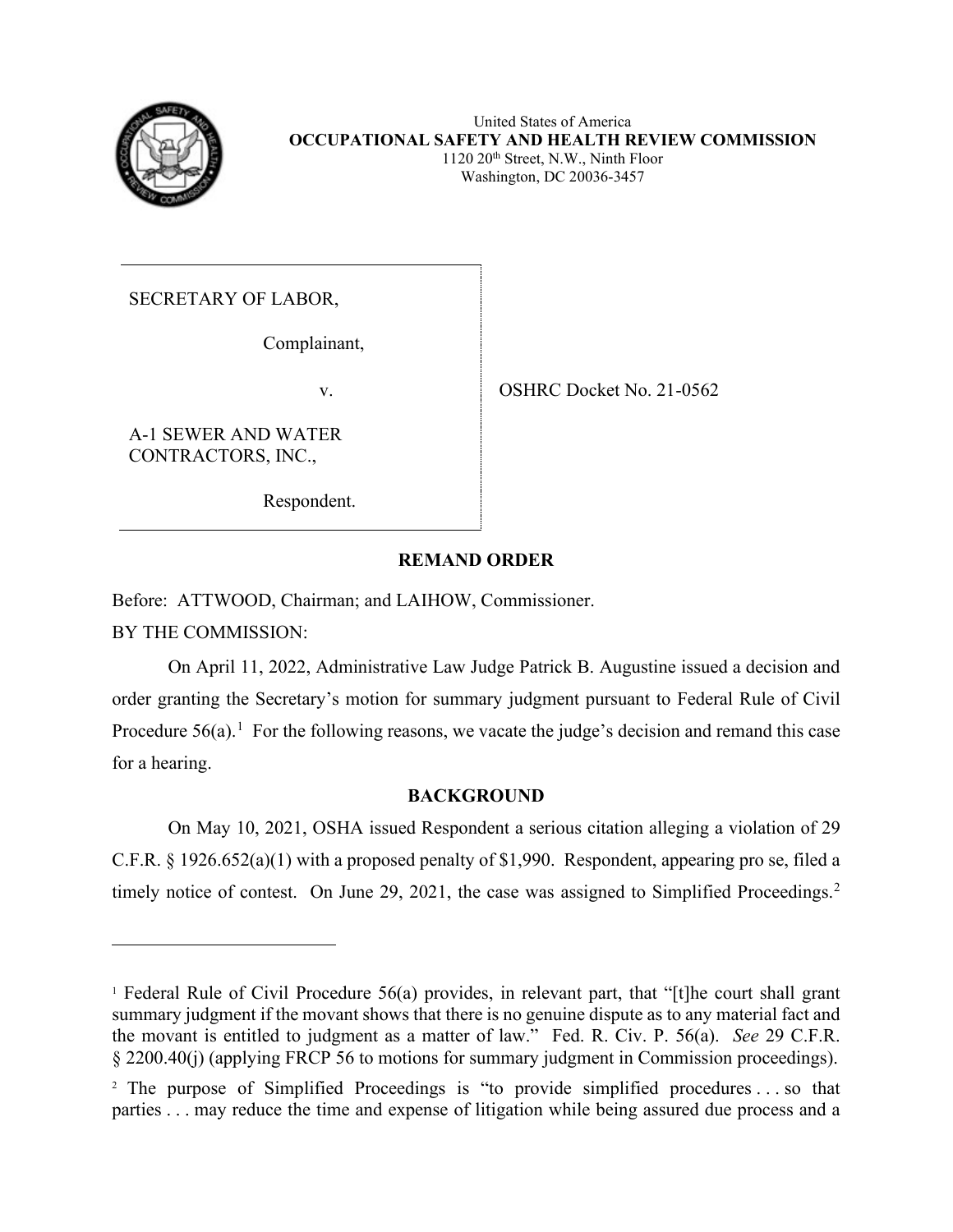After Respondent filed a declaration of affirmative defenses, the judge issued an order scheduling a merits hearing on February 28, 2022. *See* 29 C.F.R. § 2200.207(b) (allowing for affirmative defenses to be raised in Simplified Proceedings pre-hearing conference).

On December 27, 2021, the Secretary filed a single motion with three requests: (1) to postpone the hearing date by one month; (2) to hold the hearing remotely; and (3) to permit the filing of a motion for summary judgment. The next day, on December 28, 2021, the judge issued an order: (1) granting the request to postpone the hearing date; (2) denying the request to conduct the hearing remotely; and (3) granting the request to file a summary judgment motion. On February 3, 2022, the Secretary filed a motion for summary judgment.

2022.<sup>3</sup> On February 28 and March 3, 2022, Respondent filed, respectively, a response, and an When Respondent did not file a response to the Secretary's summary judgment motion, the judge issued an order on February 24, 2022, directing Respondent to file its response by March 4, amended response, opposing the Secretary's motion for summary judgment and stating at the outset of both filings that it was "requesting a Hearing." On April 11, 2022, the judge issued a decision and order granting the Secretary's motion for summary judgment, affirming the citation as alleged, and assessing the \$1,990 proposed penalty.

29 C.F.R. § 2200.202(a). This case, which the judge set for a one-day hearing, appears to meet all of these criteria—a pro se respondent, small enough to warrant a 70% reduction in calculating the proposed penalty amount of \$1,990, cited for one serious violation, which did not involve a fatality.

 hearing . . . ." 29 C.F.R. § 2200.200(a). Commission Rule 202(a) governs the eligibility of a case for Simplified Proceedings and provides that:

 allegation of willfulness or a repeat violation, (4) [n]ot involving a fatality, (5) [a] hearing that is expected to take less than 2 days, or (6) [a] small employer whether  $[C]$ ases selected for Simplified Proceedings will  $\ldots$  not involve complex issues of law or fact . . . [and] [c]ases appropriate for Simplified Proceedings will generally include . . . one or more of the following characteristics: (1) [r]elatively few citation items, (2) [a]n aggregate proposed penalty of not more than \$20,000, (3) [n]o self-represented or represented by counsel.

<span id="page-1-0"></span> to file its response [to the summary judgment motion] should it desire to do so" under Commission Rule 5, which provides, in relevant part, that "the Judge on their own initiative . . . may enlarge . . . any time prescribed by the[] rules . . . ." *See* 29 C.F.R. § 2200.5. <sup>3</sup> The judge explained that "the filing of a motion by one side requires a response from the other side unless the other side has no objection to the motion" and "extend[ed] the date for Respondent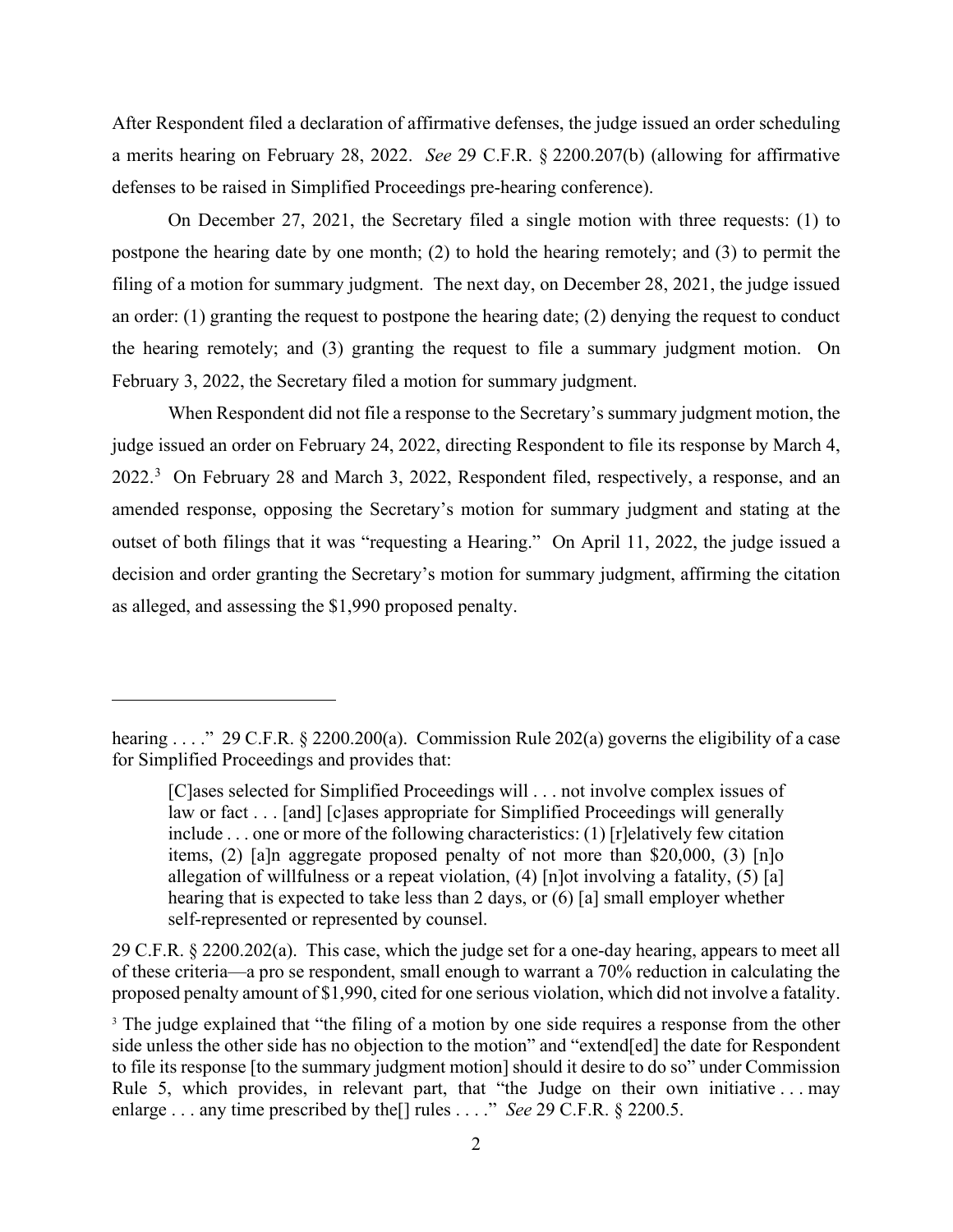#### **DISCUSSION**

 he had conferred with Respondent regarding the more substantive request for permission to file a opposed that request.[4](#page-2-0) *See AA Plumbin*g*, Inc.,* 20 BNA OSHC 2203, 2204 (No. 04-1299, 2005) (noting Secretary's failure to confer with a pro se respondent when setting aside the judge's We find that multiple procedural errors in this case warrant vacating the judge's decision. First, the December 27, 2021 motion filed by the Secretary was deficient in two ways. Commission Rule 40(d), 29 C.F.R. § 2200.40(d), which applies to a Simplified Proceedings case pursuant to Commission Rule 205(b), 29 C.F.R. § 2200.205(b), requires a moving party to confer with the other party and state in its motion not only what efforts were undertaken to confer, but also whether the other party opposes or does not oppose the motion. Here, the Secretary stated that he had conferred with Respondent regarding the two hearing-related requests in his motion and that Respondent objected to both. However, the Secretary's motion was silent as to whether motion for summary judgment and as such, the motion was also silent on whether Respondent default order); *Action Concrete Constr., Inc.,* 22 BNA OSHC 1898, 1899 (No. 09-0923, 2009) (explaining that Secretary's failure to confer deprived respondent of opportunity to have its position included).

"[l]imited, if any, motion practice is contemplated in Simplified Proceedings  $\dots$ ."<sup>[5](#page-2-1)</sup> 29 C.F.R. The Secretary's motion also failed to provide sufficient grounds to support his request for leave to file a motion of summary judgment in this case. Commission Rule 205(b) states that § 2200.205(b). The Secretary, without referencing this rule, acknowledged that he was making his request "even though this matter is currently set for Simplified Proceedings." But the Secretary offered no explanation for why such a motion would be appropriate given that context, making only general statements that the matter would be best resolved through summary judgment.

<span id="page-2-0"></span> Respondent opposed the motion. <sup>4</sup> We note that this stands in contrast with the Secretary's motion for summary judgment itself, which does state that he informed Respondent of the motion the same day it was filed, and that

<span id="page-2-1"></span> are not required[,] . . . [d]iscovery is not permitted except as ordered by the judge[,] . . . [and] <sup>5</sup> "Procedures . . . are simplified in a number of ways" and thus, formal pleadings are "generally [h]earings are less formal" for cases assigned to Simplified Proceedings. 29 C.F.R. § 2200.200(b)(2), (4), and (6).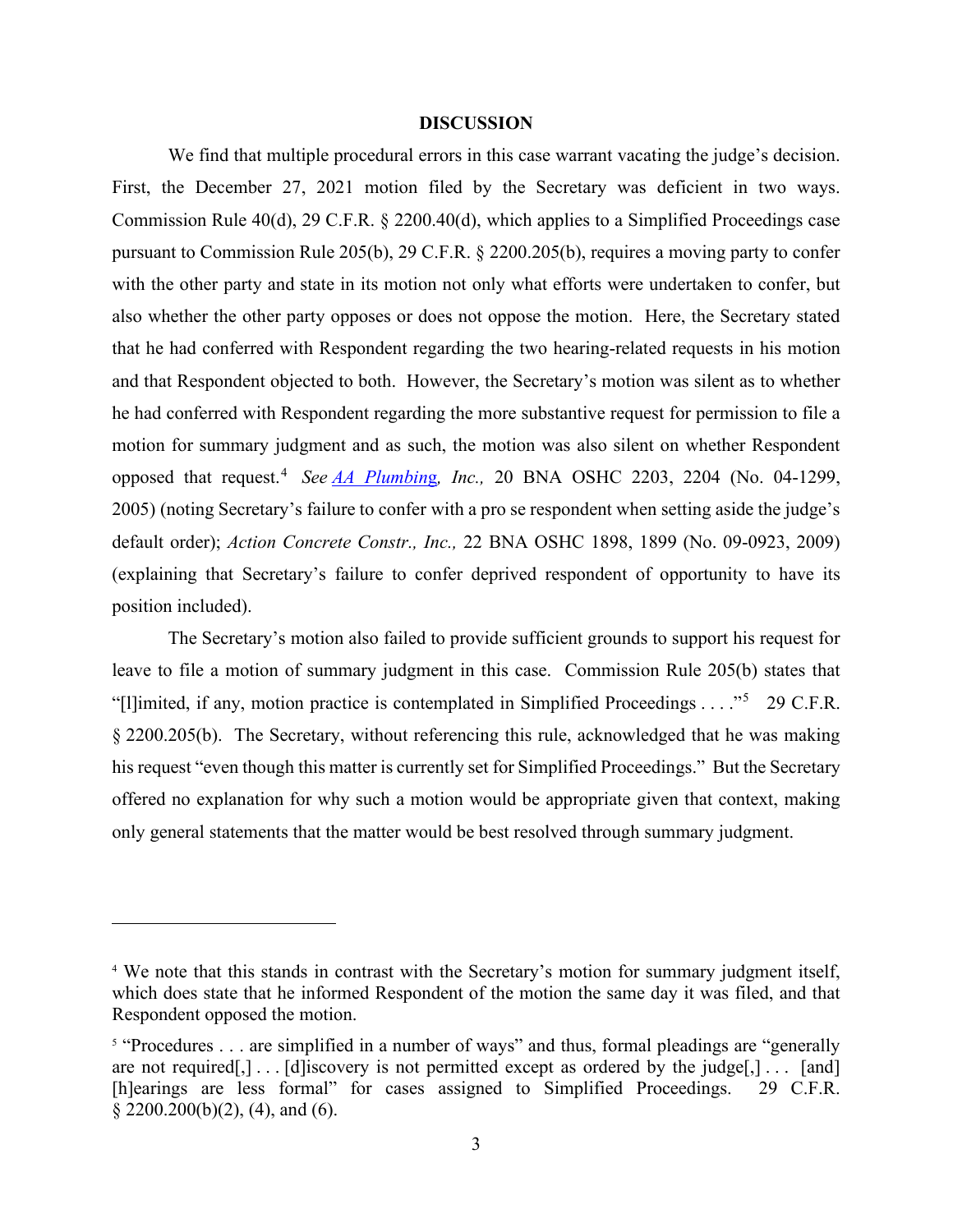a motion has been served shall file a response within 14 days from service of the motion." 29 Respondent.[6](#page-3-0) *See Daniel Koury Constr. Inc*., 20 BNA OSHC 2089, 2091 (No. 04-1300, 2004) (vacating default judgment as "procedurally . . . flawed" and finding it "patently inadequate and the intent of the ... procedures" for Simplified Proceedings, known then as "E-Z Trials"). Second, the judge erred by ruling on the Secretary's three-in-one motion without providing Respondent an opportunity to respond. Commission Rule 40(h) states that a "party . . . upon whom C.F.R. § 2200.40(h). Yet the judge ruled on the Secretary's motion the very next day after it was filed even though the motion made clear that two of the three requests were opposed by unreasonable" to give pro se respondent only two days to respond to a show cause order in a Simplified Proceedings case); *Stone & Webster Constr. Inc.,* 23 BNA OSHC 1939, 1944 n.4 (No. 10-0130, 2012) (consolidated) (explaining that judge "improperly shortened the time periods set by the Commission's rules" for filing a response to pending motion). Moreover, despite the fact that, as discussed above, "limited, if any" motion practice is "contemplated" for cases assigned to Simplified Proceedings, the judge provided no explanation for his decision to grant the Secretary's request to file a motion for summary judgment. *See* 29 C.F.R. § 2200.205(b); *Daniel Koury*, 20 BNA OSHC at 2091 (shortened time period for response to show cause order "inconsistent with

 motion for summary judgment was ever filed. *See Action Concrete Constr., Inc.,* 22 BNA OSHC Given these procedural errors, we conclude that this pro se Respondent was deprived of the opportunity permitted by the Commission's procedural rules to be "fully heard" before the at 1900; *Structural Grouting Sys. Excavating, Inc*., 21 BNA OSHC 1067, 1069 (No. 03-1913, 2005) (vacating default judgment as judge "effectively provided [pro se respondent] no opportunity to respond at all" by mandating two-day response time to show cause order). In addition to depriving Respondent of this opportunity, neither the Secretary nor the judge has

<span id="page-3-0"></span> $6$  We note that Commission Rule 40(e), which requires a party filing a "procedural motion" to include a proposed order granting the requested relief, states that such a motion "may be ruled upon prior to the expiration of the time for a response." 29 C.F.R. § 2200.40(e). Here, the judge made no mention of this rule in his order. In any event, we find nothing to suggest that the Secretary's motion could be considered purely procedural, particularly where two of the requests were opposed by Respondent and the third sought leave to file a dispositive motion. *See IAM v. J.L. Clark Co.*, 471 F.2d 694, 697 (7th Cir. 1972) (stating that "summary judgment is a form of relief which should be applied with caution to the end that litigants be allowed a trial on bona fide factual issues").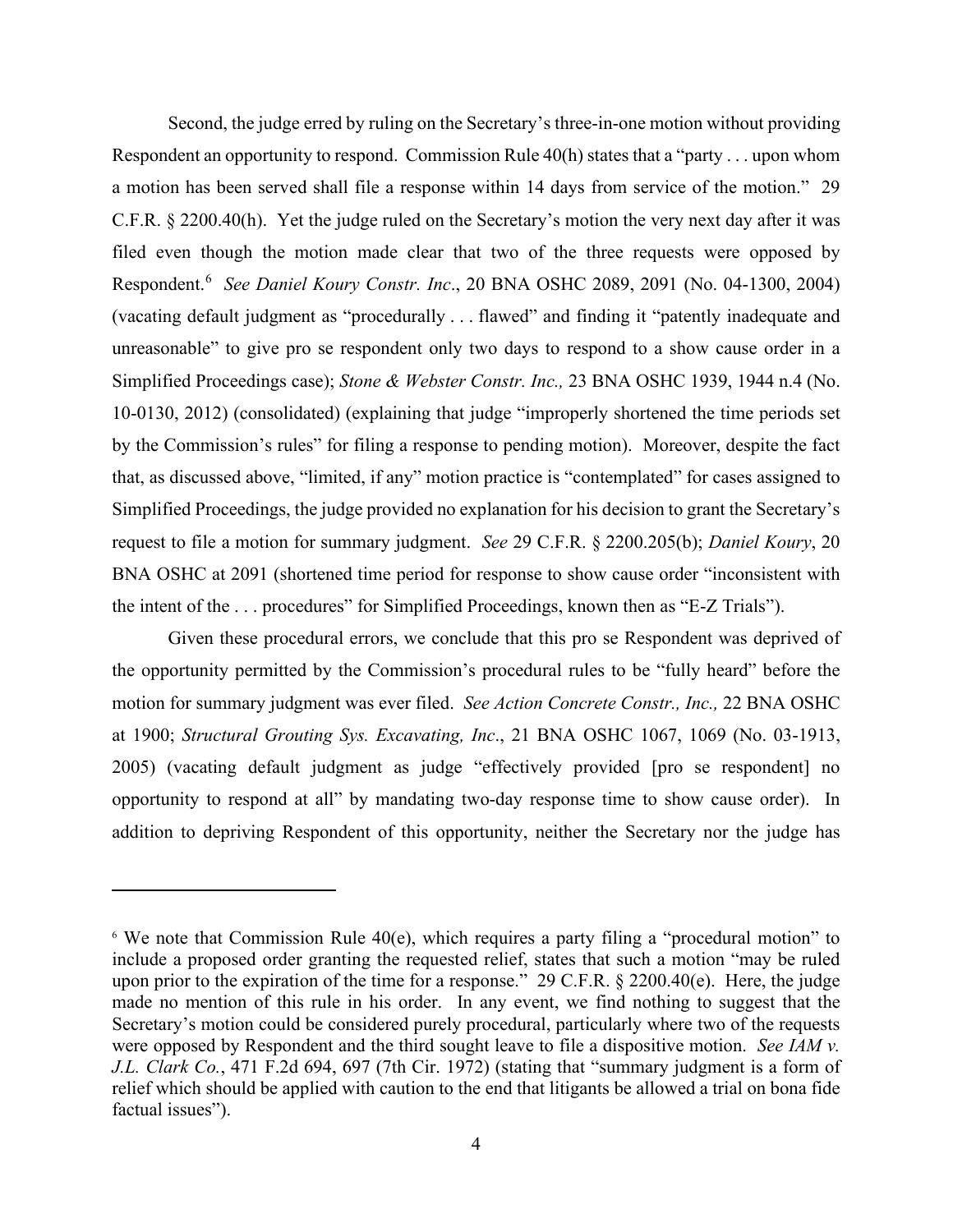hearings held in Simplified Proceedings case). explained why permitting a motion for summary judgment was appropriate in this Simplified Proceedings case. Accordingly, we vacate the judge's decision granting summary judgment and direct him to hold a hearing on the merits of the case. *See* 29 C.F.R. § 2200.209 (governing

SO ORDERED.

/s/ Cynthia L. Attwood Chairman

 $/s/$ 

\_\_\_\_\_\_\_\_\_\_\_\_\_\_\_\_\_\_\_\_\_\_\_\_\_\_\_\_\_\_\_\_\_\_\_\_\_\_\_\_\_\_\_\_\_\_\_\_\_\_\_\_\_\_\_\_\_\_\_\_\_\_\_\_\_\_\_\_\_\_\_\_\_\_\_

Amanda Wood Laihow Commissioner

Dated: June 1, 2022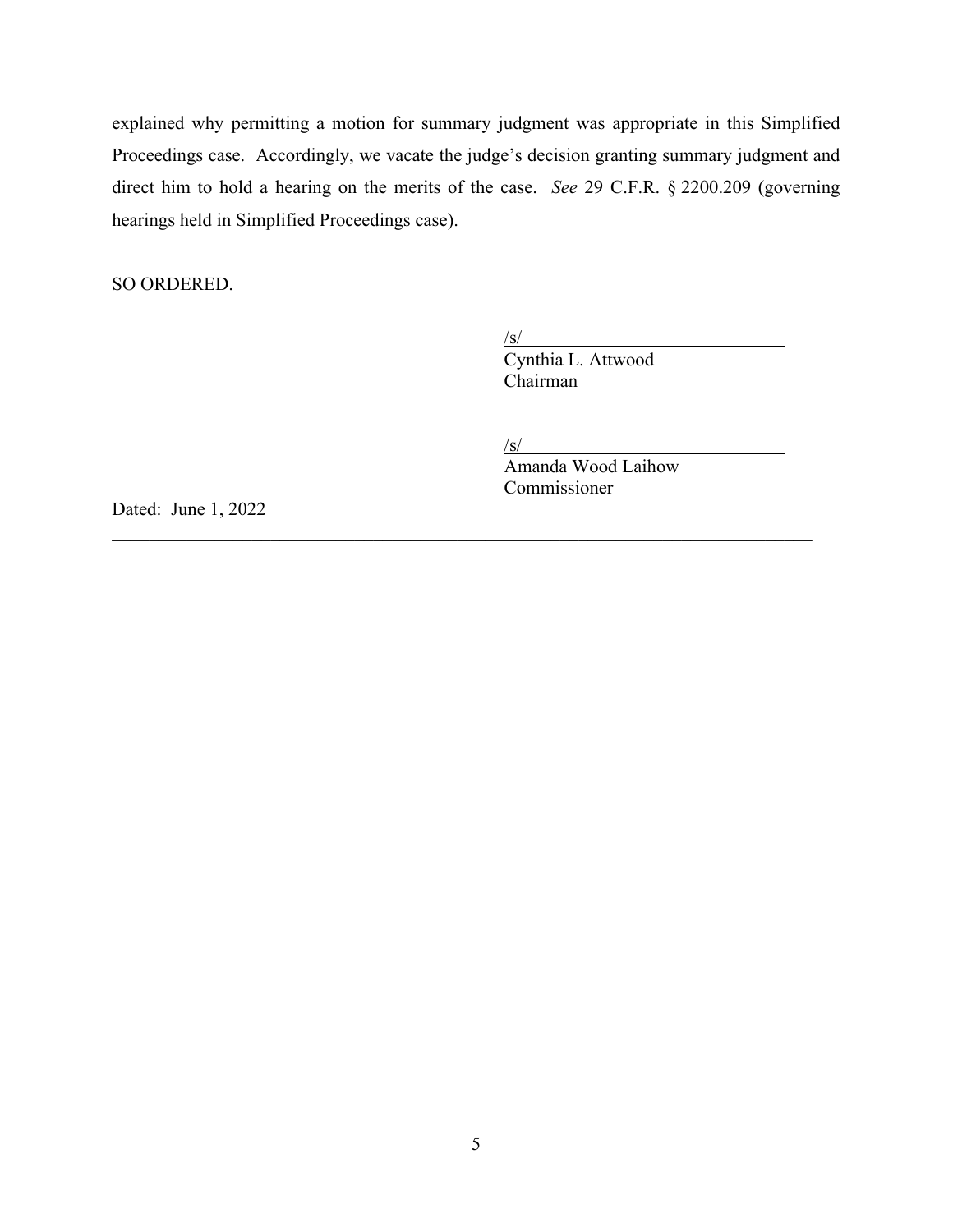# United States of America

# **OCCUPATIONAL SAFETY AND HEALTH REVIEW COMMISSION**

SECRETARY OF LABOR,

Complainant,

A-1 SEWER AND WATER CONTRACTORS, INC.,

Respondent.

SECRETARY OF LABOR,<br>
Complainant,<br>
v. OSHRC Docket No.: 21-0562

# **DECISION AND ORDER GRANTING MOTION FOR SUMMARY JUDGMENT**

The Court has reviewed and considered Complainant's Motion for Summary Judgment (Motion) filed on February 4, 2022. Complainant seeks a determination the Citation should be affirmed as a matter of law on the basis of the arguments which are summarized below. On February 28, 2022, Respondent filed its Response opposing the Motion. On March 3, 2022, Respondent filed an Amended Response to the Motion.

The Court's resolution of the present dispute is limited to the sole issue of whether genuine issues of material fact remain such that summary judgment is inappropriate. The Court has reviewed the Motion, the Amended Response, accompanying arguments and exhibits and finds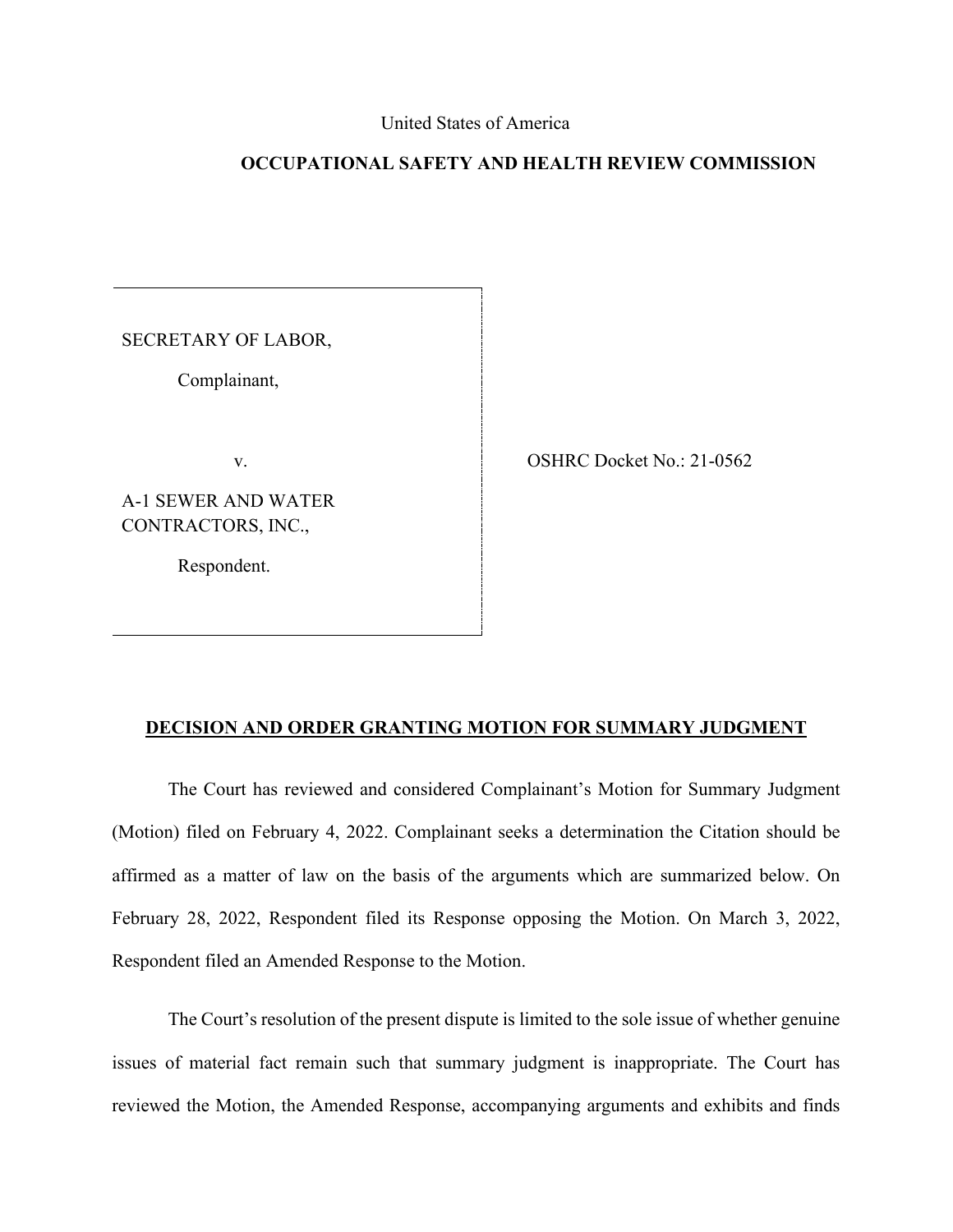there are no disputed issues of material fact. Therefore, the Motion is GRANTED, and judgment is entered against Respondent as set forth below.

### **I. PROCEDURAL BACKGROUND.**

 *See* Subpart M of 29 C.F.R. Part 2200 (29 C.F.R. §§ 2200.200 - 2200.211). Respondent was engaged in trenching and excavation work at the time of the inspection commenced on April 30, 2021, at Respondent's worksite located at 1105 W. Busse Ave., Mount Prospect, Illinois<sup>[7](#page-6-0)</sup>. As a result of the inspection, the Occupational Safety Health Administration (OSHA) issued Respondent a Citation and Notification of Penalty containing one item classified as a serious citation<sup>8</sup> and proposed a penalty of \$1985.00 (Citation). *See* Citation and Notification of Penalty. Respondent timely contested the Citation. This case was designated as a simplified case. The Commission has adopted Rules for Simplified Proceedings, which apply in this case.

# **II. STANDARDS ON MOTION FOR SUMMARY JUDGMENT.**

The party seeking summary judgment always bears the initial responsibility of informing the court of the basis for its motion and demonstrating the absence of a genuine issue of material fact as to the issue(s) raised. *Celotex Corp. v. Catrett*, 477 U.S. 317, 323 (1986). In order to prevail on a motion for summary judgment, there must be no genuine dispute as to any material fact, and the moving party must be entitled to judgment as a matter of law. Fed. R. Civ. P. 56(a). *See also* 

<span id="page-6-0"></span><sup>&</sup>lt;sup>7</sup> When Citation 1, Item was issued it stated the inspection occurred at 1105 W. Busse Avenue, Arlington Heights, Illinois. On February 3, 2022, the Court granted an unopposed Motion to Amend the Citation to reflect the location was in Mount Prospect, Illinois.

<span id="page-6-1"></span><sup>&</sup>lt;sup>8</sup> The Citation alleges Respondent violated 29 C.F.R. § 1926.652(a)(1) by failing to protect an employee in an excavation from cave-in hazards by a protective system.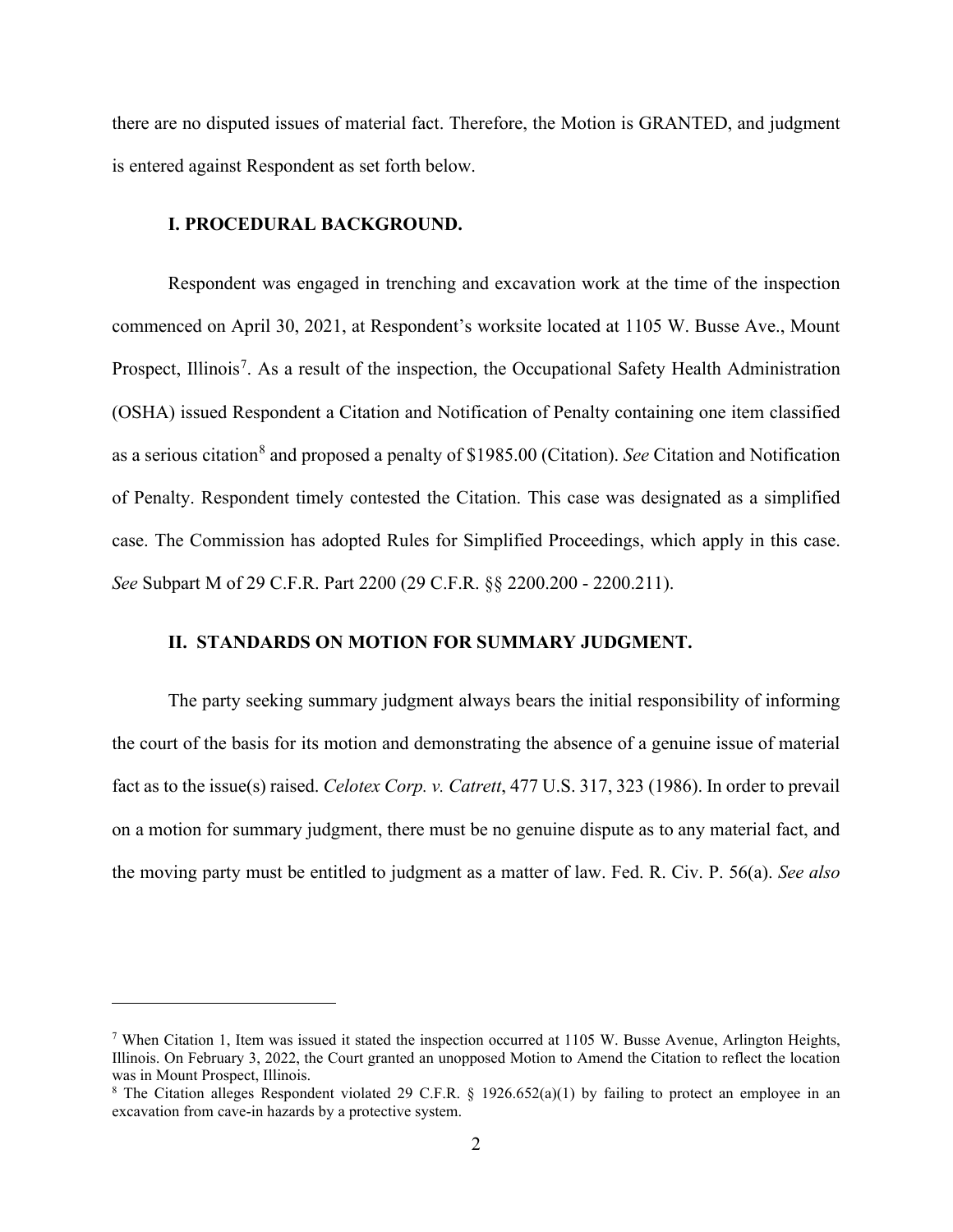ambiguities and draw all reasonable inferences in favor of the non-moving party. *United States v.*  Conversely, if a review of the entire record could not lead a rational trier of fact to find for the 2[9](#page-7-0) C.F.R.  $2200.40(g)(j)$  (motions for summary judgment governed by Fed. R. Civ. P.  $56)^9$ ; *Ford Motor Co.* – *Buffalo Stamping Plant*, 23 BNA OSHC 1593 (No. 10-1483, 2011). In resolving a motion for summary judgment, a judge does not decide factual disputes; rather, the role of the judge is to determine whether any material factual disputes exist. *Anderson v. Liberty Lobby, Inc.*, 477 U.S. 242, 248 (2005). In making such a determination, the fact finder must resolve all *Diebold, Inc.*, 369 U.S. 654, 655 (1962); *Tufariello v. Long Island R.R. Co.*, 458 F.3d 80, 83 (2d Cir. 2006). If there is any evidence in the record from which a reasonable inference in favor of the nonmoving party can be drawn, summary judgment is improper. *Celotex*, 477 U.S. at 324. nonmoving party, then there is no genuine issue for trial, and summary judgment is appropriate. *Matsushita Elec. Ind. Co. Ltd. v. Zenith Radio Corp.*, 475 U.S. 574, 586 (1986).

As to whether a fact is "material," the Supreme Court has stated:

 identification of which facts are critical and which facts are irrelevant that governs. Any proof or evidentiary requirements imposed by the substantive law are not [T]he substantive law will identify which facts are material. Only disputes over facts that might affect the outcome of the suit under the governing law will properly preclude the entry of summary judgment. Factual disputes that are irrelevant or unnecessary will not be counted. *See generally* 10A C. Wright, A. Miller, & M. Kane, Federal Practice and Procedure § 2725, pp. 93–95 (1983). This materiality inquiry is independent of and separate from the question of the incorporation of the evidentiary standard into the summary judgment determination. That is, while the materiality determination rests on the substantive law, it is the substantive law's germane to this inquiry, since materiality is only a criterion for categorizing factual

<span id="page-7-0"></span> show that there is no genuine issue as to any material fact and that the movant is entitled to judgment as a matter of 9 Summary judgment is appropriate if the pleadings, the discovery and disclosure materials on file, and any affidavits, law. *See* Fed. R. Civ. P. 56.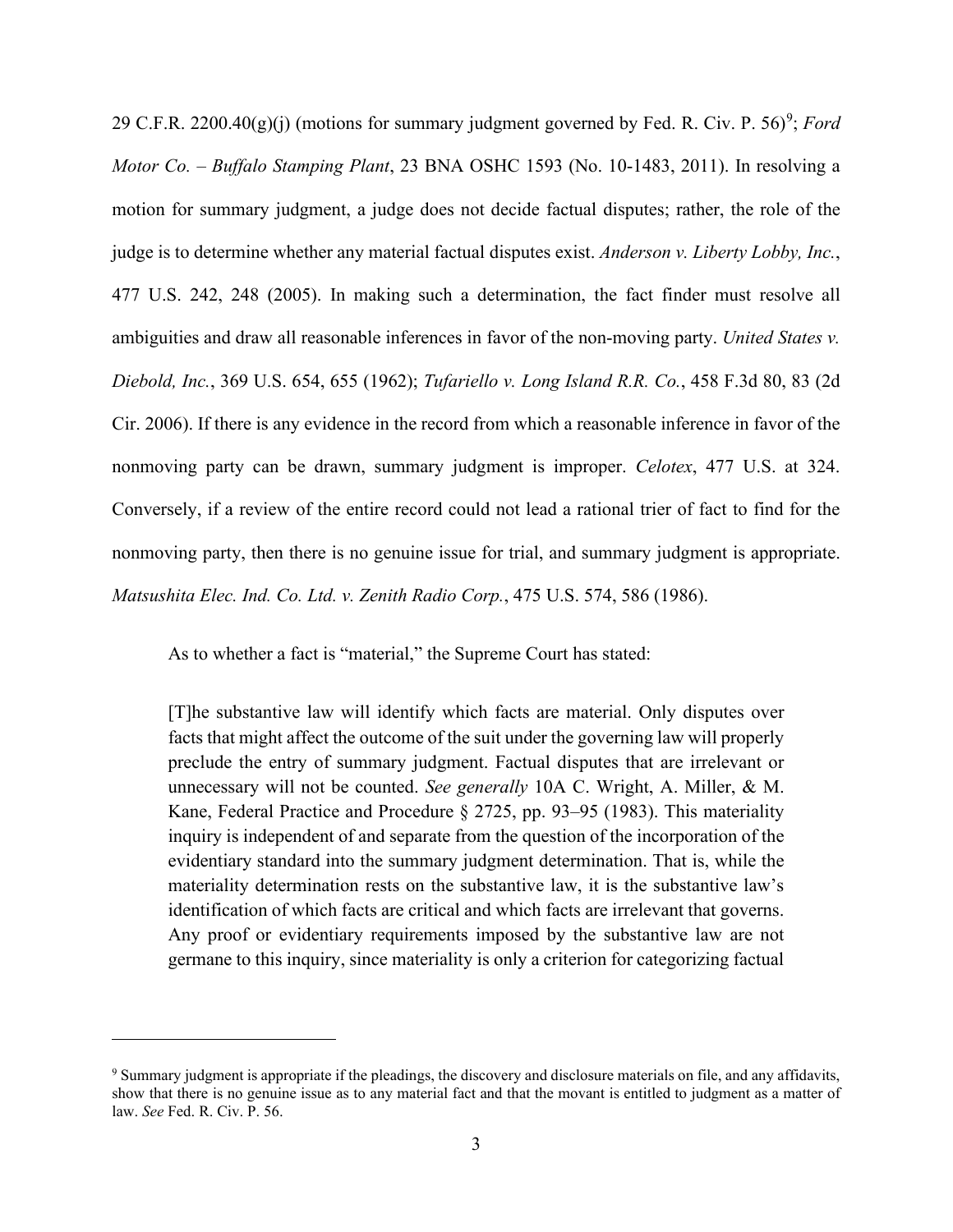disputes in their relation to the legal elements of the claim and not a criterion for evaluating the evidentiary underpinnings of those disputes.

*Anderson,* 477 U.S. at 248.

 "fails to properly address another party's assertion of fact as required by Rule 56(c), the court may . . . consider the fact undisputed for purposes of the motion . . . ." Fed. R. Civ. P. 56(e). A its opposition" (unless it shows "by affidavit or declaration" that such facts are not yet available Under Federal Rule of Civil Procedure 56(c), a party to a summary judgment motion "asserting that a fact cannot be or is genuinely disputed must support the assertion," and if a party nonmovant cannot, in other words, overcome summary judgment merely based on the possibility that material facts it has not yet identified exist; instead, it must "present facts essential to justify to it "for specified reasons"). Fed. R. Civ. P. 56(d); *see also Celotex Corp*. *v. Catrett*, 477 U.S. 317, 324 (1986) (the nonmovant must "designate specific facts showing that there is a genuine issue for trial").

# **III. UNDISPUTED MATERIAL FACTS.**

 system for a residential building under construction. Szotko Decl. ¶ 4. There were two workers On the date of the inspection, Respondent was in the process of installing a water line present at the worksite, Company owner and competent person Anthony Ciccone (Ciccone)<sup>10</sup> and an employee by the name of Pablo Ramirez (Ramirez). Szotko Decl. ¶¶ 5, 9, 10, 14 and Resp' t Am. Resp. at 3.

<span id="page-8-0"></span><sup>10</sup> Ciccone acknowledges he designated himself as the competent person and he was the owner of Respondent. *See Resp't* Am. Resp. at 3. The Court finds there is no material dispute as to the status of Ciccone.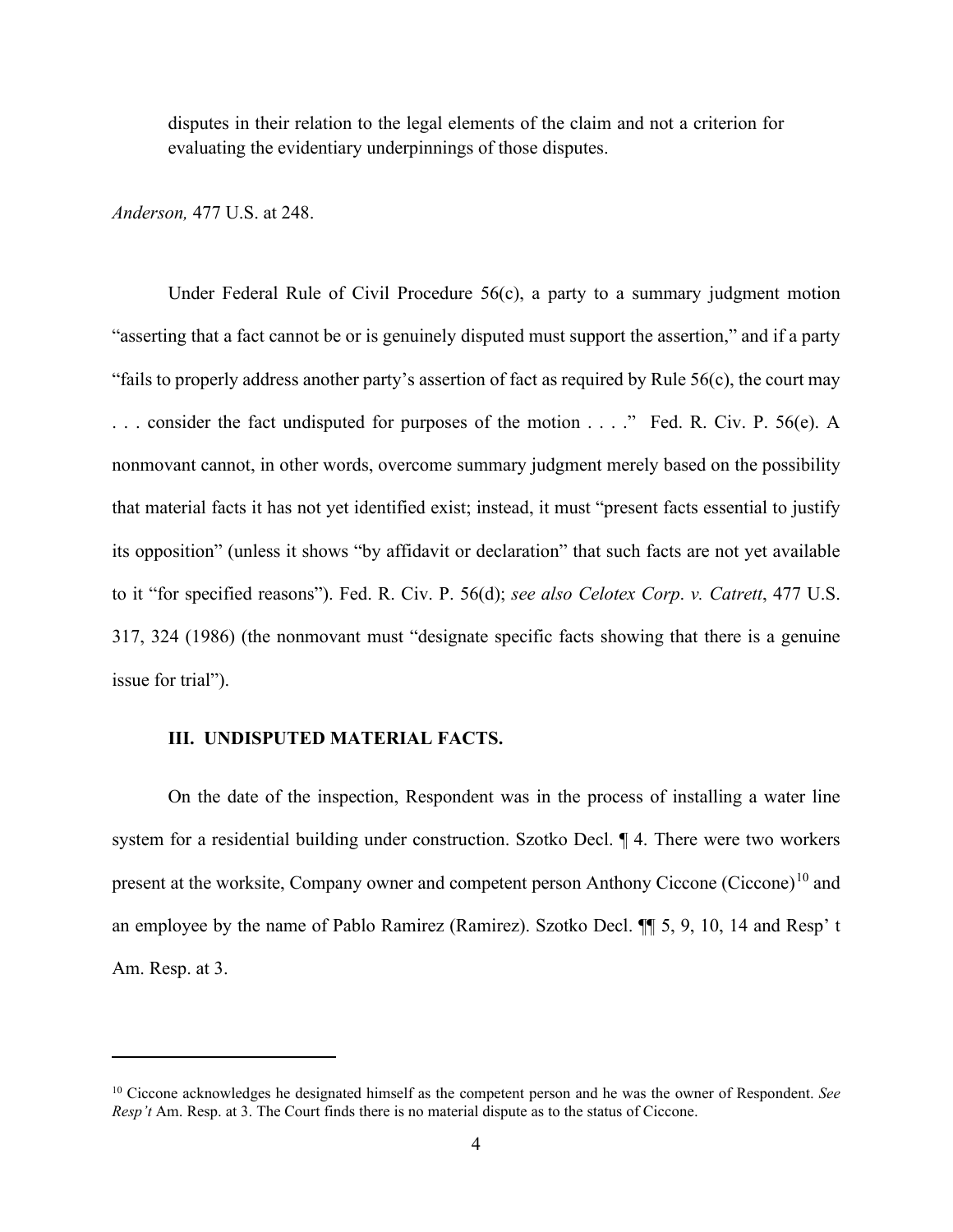During the inspection Compliance and Safety Officer Emil Szotko (CSHO) observed two trenches at the worksite. One trench (Trench 1) ran from the sidewalk to the front wall of the house and a second trench (Trench 2) went from the street to the sidewalk. Szotko Decl.¶ 6. The CSHO inspected both trenches and took measurements and photographs. Szotko Decl. ¶¶ 6, 17.

mounted drill and had vertical walls with no slopes or benches.<sup>11</sup> Szotko Decl.  $\P$  20. Ciccone was The Citation involves Trench 1 because the CSHO witnessed Ramirez working inside of it. Szotko Decl.¶¶ 4, 7; Comp 't. Exh. A-2. Ramirez was operating a vertical mounted drill against the building's foundation inside Trench 1. Szotko Decl. ¶ 7, 8; Comp 't Exh. A-2, A-5. The travel area in the excavation where Ramirez was working was between the ladder and the vertical standing at the edge of Trench 1 and had verbal and visual contact with Ramirez which Ciccone stated he was supervising. Szotko Decl. ¶¶ 9. 14; Comp 't. Exh. A-2.

feet wide, 20-feet long with a depth of five feet and six inches<sup>12</sup>. Szotko Decl.  $\P$  17, Comp 't. Exh. A-3.<sup>[13](#page-9-2)</sup> The soil was previously disturbed during the construction of the building. Due to this Using an engineering rod and measuring tape, the CSHO measured Trench 1 as being 4 disturbance, the CSHO classified the soil as Type  $B^{14}$  $B^{14}$  $B^{14}$ . Szotko Decl.  $\P$  18. The CSHO observed:

<span id="page-9-0"></span> $11$  Respondent argues the "travel area" was not greater than five feet in depth Resp't Am. Resp. 4. The Court finds it is not the depth of the "travel area" that triggers the applicability of the regulation. The regulation is clear if any part of the excavation is greater than five feet the regulation applies. The regulation does not use the phrase "travel area." The Court rejects Respondent's interpretation the measurement must be taken within the "travel area." Respondent's argument does not raise a material disputed fact.

<span id="page-9-1"></span> trench was greater than five feet. The use of the word "approximate" does not detract from the objective evidence.  $12$  Respondent argues the use of the word "approximately 5.6 feet in depth" in the ADV of the Citation undermines Complainant's position the excavation was greater than five feet. Resp't Am. Br. at 5. The Court rejects this argument as exhibits provided by Complainant supporting its Motion indicate the measurement taken by the CSHO showed the

<span id="page-9-2"></span> Mere allegations do not create a material disputed fact. Respondent was present during the inspection and could have <sup>13</sup> Respondent alleges the dimensions are falsified. Respondent provides no evidence as to how they were falsified. raised any concern or requested re-measurement. Respondent offers no information which indicated that he did either. Resp't Am. Br. at 6.

<span id="page-9-3"></span><sup>&</sup>lt;sup>14</sup> While there is a dispute between Complainant and Respondent as to the type of soil in the excavation the Court finds that dispute is not material. Respondent contends the soil was clay with a black dirt top and thus Type A soil. Comp 't Exh. C at 8. Complainant classified the soil as Type B because it was clay and sand. Szotko Decl. ¶ 18.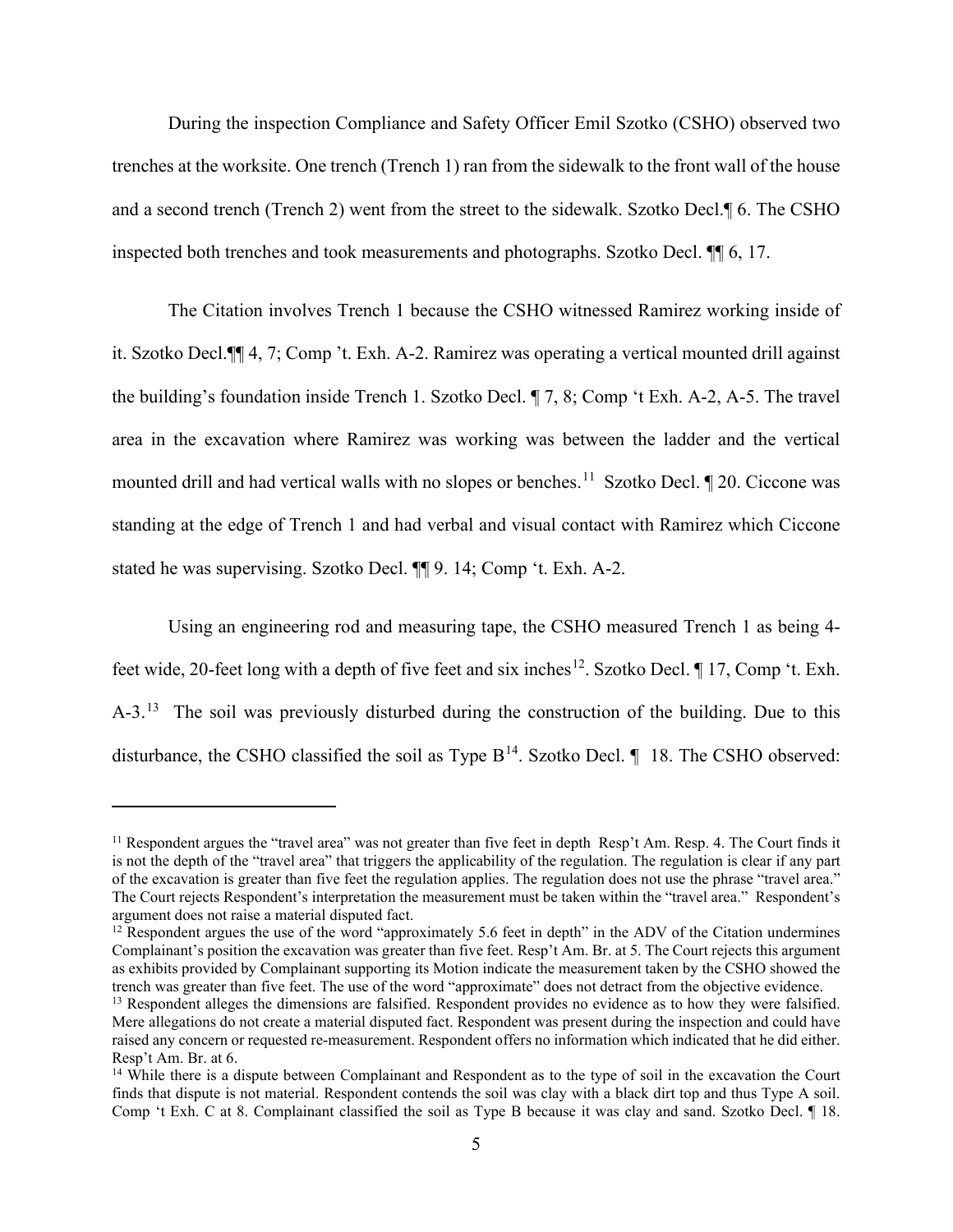Comp 't. Exh. A-2-A-5. In light of the above undisputed material facts, the Court finds no genuine (i) the walls of Trench 1 were vertical with no sloping or bench systems; and (ii) there was no shoring or shielding protective systems installed inside Trench 1. *See* Szotko Decl. ¶¶ 19, 20; issue of material facts exist which prevent summary judgment from being entered against Respondent.

#### **IV. ANALYSIS OF COMPLAINANT'S PRIMA FACIE CASE**

#### A. Jurisdiction.

 *v. Franklin R. Lacy,* 628 F.2d 1226 commerce where it "is in a class of activity that as a whole The record supports Respondent is engaged in a business affecting interstate commerce and is an "employer" within the meaning of section 3 of the Act. The use of the term "affecting commerce" indicates a congressional intent to "exercise fully its constitutional authority under the commerce clause." *Godwin v. OSHRC*, 540 F.2d 1013 (9th Cir. 1976); *U.S. v. Dye Construction Co*., 510 F.2d 78 (10th Cir. 1975); *Brennan v. OSHRC*, 492 F.2d 1027 (2nd Cir. 1974); see also *Piping of Ohio, Inc.*, 16 BNA OSHC 1236 (No. 91-3481, 1993). Commerce, according to § 3(3) of the Act, "means trade, traffic, commerce, transportation, or communication among the several States, or between a State and any place outside thereof...." Following the Ninth Circuit in *Usery*  affects commerce." *Clarence M. Jones d/b/a Jones Co*., 11 BNA OSHC 1529, 1530 (No. 77-3676, 1983). In that case, the Commission went on to find "[t]here is an interstate market in construction materials and services and therefore construction work affects interstate commerce." *Id*., citing

 that the soil was previously disturbed. If soil has been previously disturbed, it is automatically not Type A soil. *See*  29 C.F.R. p. 1926, sub-pt. P, app. A(b), definition of Type A soil. The Court finds the trench soil was Type B.<br> $6$ Respondent produced documentation which indicated that the soil had been disturbed during the construction of the building. Comp 't Exh. C at 8. While there may be a dispute as to what the soil was made up of, there is no dispute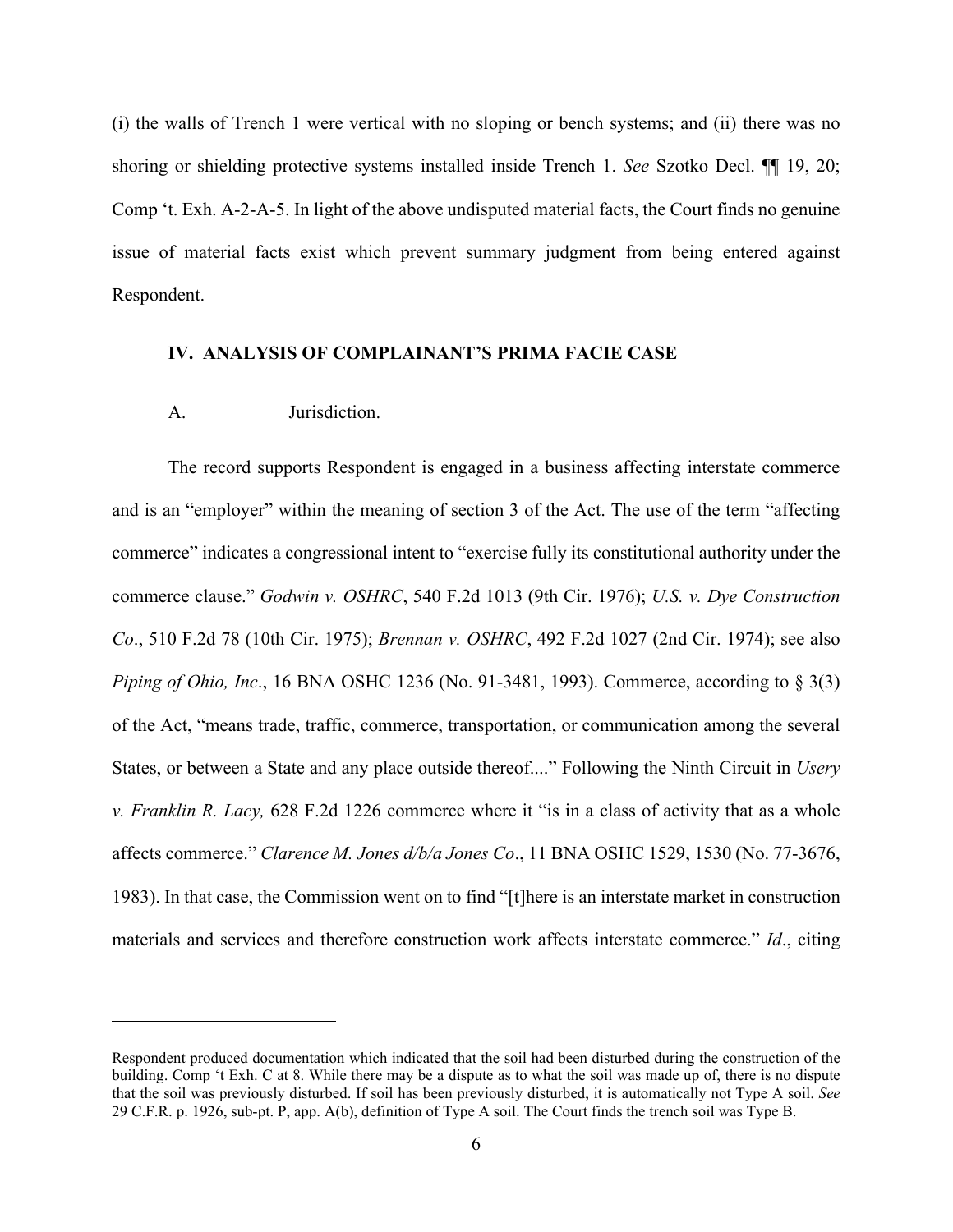interstate commerce. *NLRB v. Int'l Union of Operating Engineers, Local 571,* 317 F.2d 638, 643 n. 5 (8th Cir. 1963) (judicial notice taken that construction industry affects interstate commerce). Because Respondent is engaged in construction work, the undersigned finds it is engaged in a business affecting

 3676, 1983). The Court finds Respondent was engaged in interstate commerce. Excavation work qualifies as "construction work" which is defined as "work for construction, alteration, and/or repair, including painting and decorating." 29 C.F.R. § 1926.32(g). The construction industry of which excavation work is part of affects commerce, and even small employers within that industry are engaged in commerce. *Slingluff v. OSHRC*, 425 F.3d 861, 866- 67 (10th Cir. 2005);, *d/b/a C. Jones Clarence M. Jones Co*., 11 BNA OSHC 1529, 1531 (No. 77-

As to whether Respondent was an "employer" under the Act, Ciccone stated Ramirez was his employee and he was supervising Ramirez. Szotko Decl. ¶ 13. Respondent does not dispute this fact. The Court finds Respondent was an "employer" under the Act.

Finally, the Commission has jurisdiction over this proceeding pursuant to section 10(c) of the Act by Respondent filing its Notice of Contest. *Joel Yandell*, 18 BNA OSHC 1623, 1628 n.8 (No. 94-3080, 1999). *See also* 29 U.S.C. § 659(c).

# B. Case Law Applicable to Analysis of the Prima Facie Case.

Although the Commission recognizes the difficulties a self-represented litigant may face when participating in the Commission's proceedings, the Commission still requires the selfrepresented litigant to follow the rules and exercise reasonable diligence in the legal proceedings in which it is taking part. *Sealtite Corp*., 15 BNA OSHC 1130 (No. 88-1431, 1991). An unrepresented employer must "exercise reasonable diligence in the legal proceedings" and "must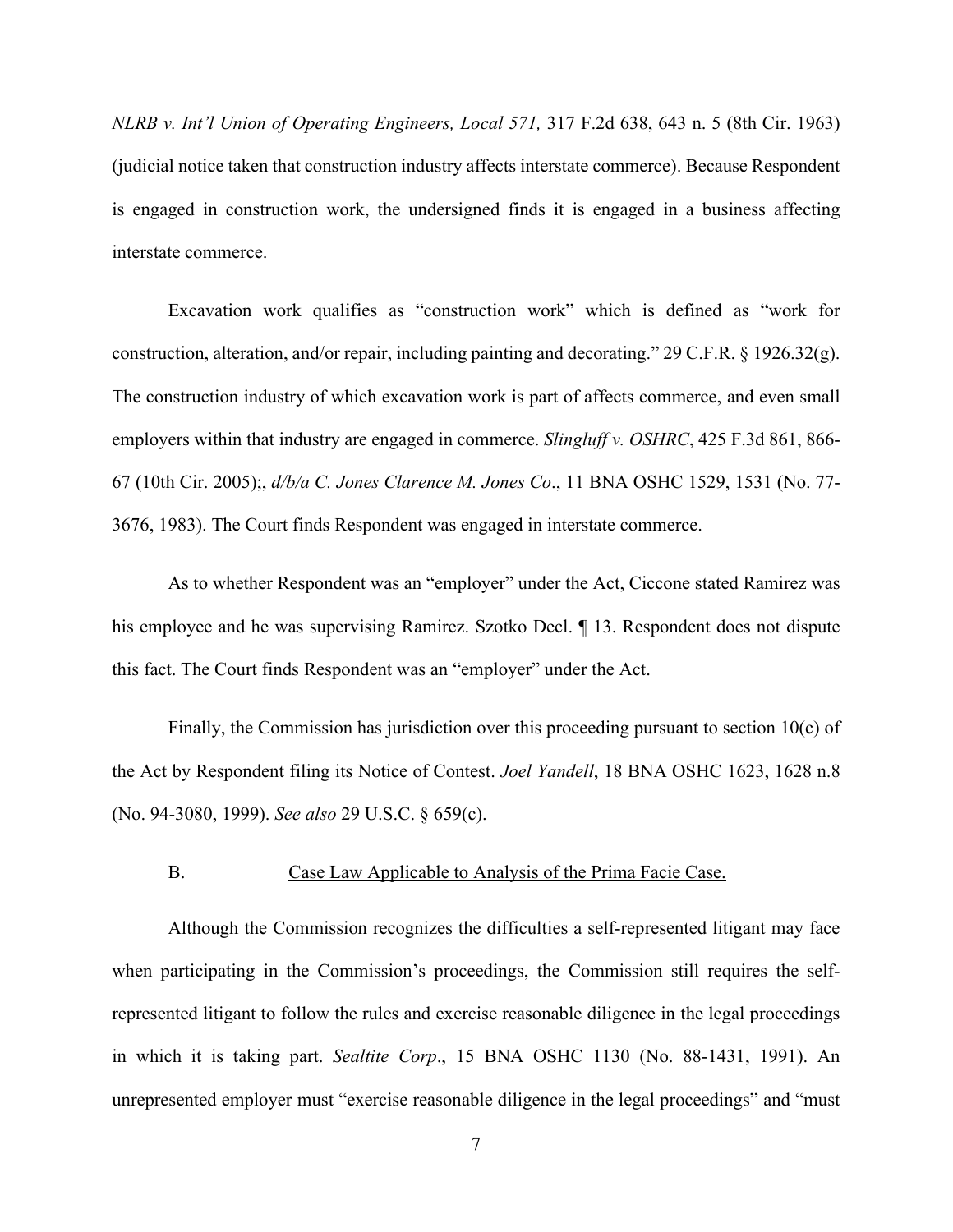1476 (No. 92-2696, 1993) (citations omitted). follow the rules and file responses to a judge's orders, or suffer the consequences, which can include dismissal of the notice of contest." *Wentzel d/b/a N.E.E.T. Builders*, 16 BNA OSHC 1475,

 the existence of a hazard each time a standard is enforced.[15](#page-12-0) *Bunge Corp. v. Sec'y of Labor*, 638 constituted a hazard). Instead, the hazard is presumed, and the Complainant's burden is limited to knew or could have known with the exercise of reasonable diligence of the violative condition. For most standards, including the one at issue here, Complainant is not required to prove F.2d 831, 834 (5th Cir. 1981); *Greyhound Lines-West v. Marshall*, 575 F.2d 759, 762 (9th Cir. 1978) (Complainant not required to prove violation related to walking and working surfaces showing: (1) the cited standard applies; (2) the employer failed to comply with the terms of the cited standard; (3) employees had access to the violative condition; and (4) the cited employer *JPC Grp., Inc*., 22 BNA OSHC 1859, 1861 (No. 05-1907, 2009); *Sanderson Farms, Inc. v. Perez,*  811 F.3d 730, 735 (5th Cir. 2016); *Atl. Battery Co.,* 16 BNA OSHC 2131 (No. 90-1747, 1994).[16](#page-12-1) 

Complainant must establish his case by preponderance of the evidence. *See Hartford Roofing Co.*, 17 BNA OSHC 1361 (No. 92-3855, 1995). "Preponderance of the evidence" has been defined as:

<span id="page-12-1"></span><span id="page-12-0"></span> Respondent understands or acknowledges the physical conditions were actually hazardous. *Phoenix Roofing, Inc*., 17 <sup>15</sup> The Commission has held that, when a standard prescribes specific means of enhancing employee safety, [a] hazard is presumed to exist if the terms of the standard are violated."). *Joseph J. Stolar Constr. Co*., 9 BNA OSHC 2020, 2024 n.9 (No. 78-2528, 1981). *See also Kaspar Electroplating Corp*., 16 BNA OSHC 1517 (No. 90-2866, 1993). *See also Sanderson Farms, Inc. v. Perez*, 811 F.3d. 730 (5th Cir. 2016). In this case the regulation cited does not require the Secretary to prove the existence of a hazard since it is a specification standard. It is not necessary to show BNA OSHC 1076, 1079-1080 (No. 90-2148, 1995) aff'd without published opinion, 79 F.3d 1146 (5th Cir. 1996).<br><sup>16</sup> The Commission has held that "[w]here it is highly probable that a case will be appealed to a particular circ Commission generally has applied the precedent of that circuit in deciding the case— even though it may differ from the Commission's precedent." *Kerns Bros. Tree Serv.*, 18 BNA OSHC 2064, 2067 (No. 96-1719, 2000). The Court applies the precedent of the Seventh Circuit where it differs from the Commission in deciding this case.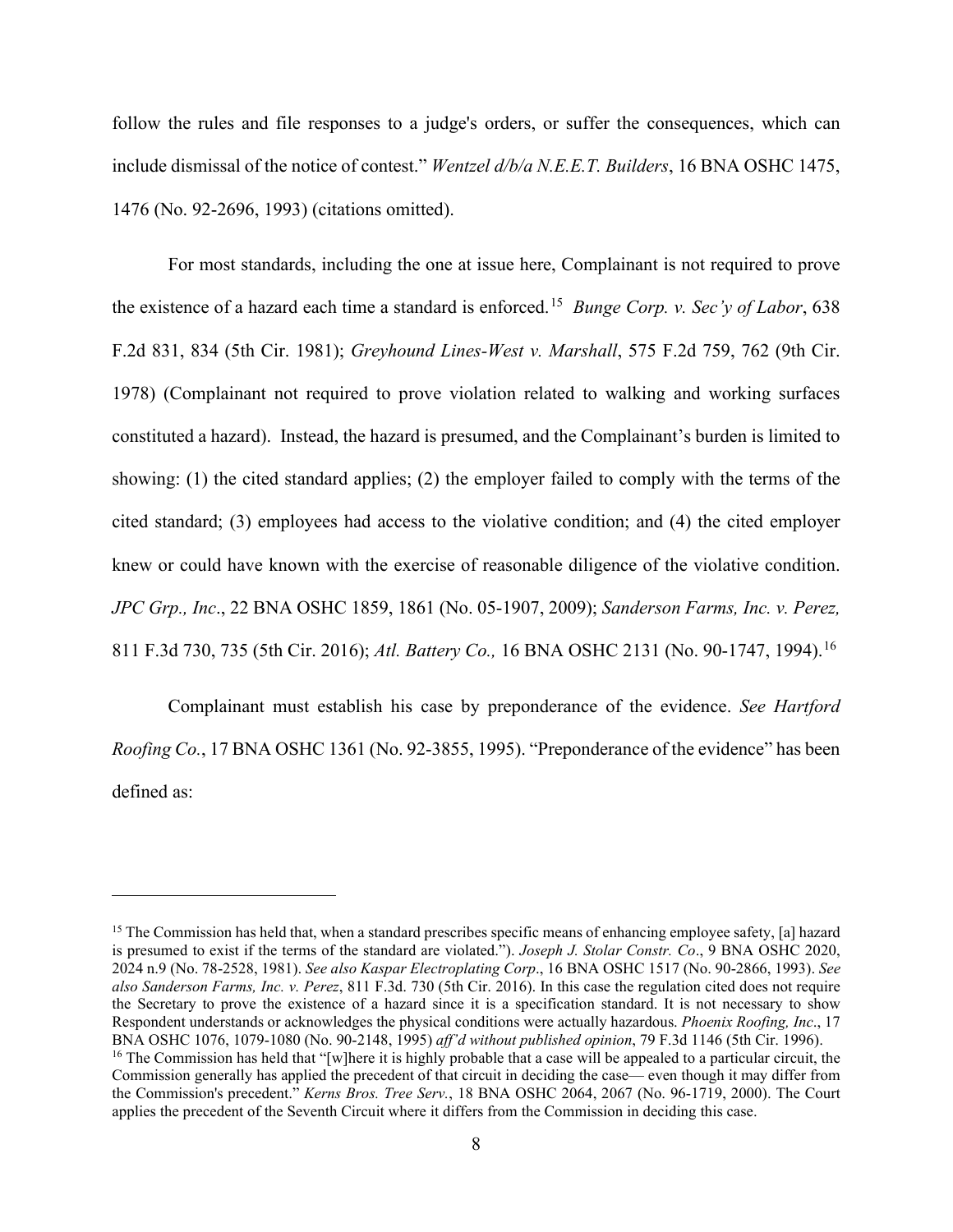The greater weight of the evidence, not necessarily established by the greater number of witnesses testifying to a fact but by evidence that has the most convincing force; superior evidentiary weight that, though not sufficient to free the mind wholly from all reasonable doubt, is still sufficient to incline a fair and impartial mind to one side of the issue rather than the other.

*Preponderance of the Evidence*, BLACK'S LAW DICTIONARY (10th ed. 2014).

The cited regulation requires:

Each employee in an excavation shall be protected from cave-ins by an adequate protective system designed in accordance with paragraph (b) or (c) of this section except when: (i) Excavations are made in entirely stable rock; or (ii) Excavations are less than 5 feet (1.52 m) in depth and examination of the ground by a competent person provides no indication of a potential cave-in.

29 C.F.R. § 1926.652(a)(1).

# C. The Regulation Applies.

 *Energy Servs., Inc.,* 22 BNA OSHC 1261, 1267 (No. 06-1416, 2008) (finding "the cited ... 367 (7th Cir. 2012); *Active Oil Serv., Inc.,* 21 BNA OSHC 1092, 1094 (No. 00-0482, 2005) Under Commission precedent, "the focus of the Secretary's burden of proving that the cited standard applies pertains to the cited conditions, not the particular cited employer." *Ryder Transp. Servs.*, 24 BNA OSHC 2061, 2064 (No. 10-0551, 2014) (concluding "that the Secretary has failed to establish that the cited general industry standard applies to the working conditions here"); *KS*  provision was applicable to the conditions in KS Energy's traffic control zone"), *aff'd*, 701 F.3d (finding "that the confined space standard applies to the cited conditions" because "the vault was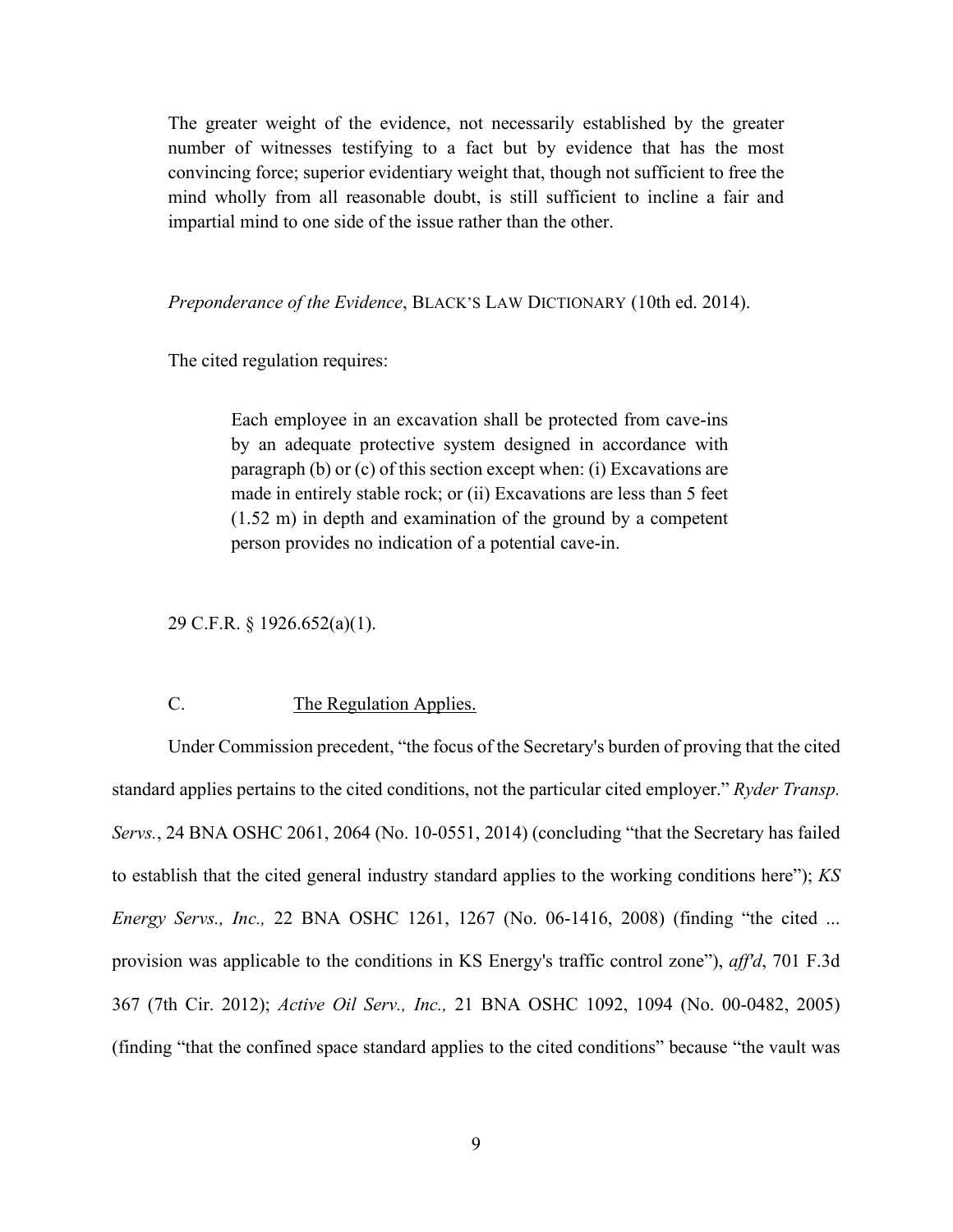a confined space"); *Arcon, Inc.,* 20 BNA OSHC 1760, 1763 (No. 99-1707, 2004) ("In order to establish a violation, the Secretary must show that the standards applied to the cited conditions.").

Respondent was engaged in the installation of a water line five feet six inches beneath the ground in an excavated trench. The cited regulation requires a protective system be used in the excavation of any trench deeper than five feet unless it is excavated in stable rock. The Court has previously found the soil was not stable rock and the soil was classified as Type B soil. Since the soil was Type B, protective systems identified in the regulation must be utilized. Complainant has established the cited regulation applies.

#### D. The Cited Regulation was Violated.

The walls in Trench 1 were vertical without a sloping or benching protective system.<sup>[17](#page-14-0)</sup> While Respondent stated to the CHSO that protective systems were used the day before, on the date of the inspection the evidence indicates there was no sloping or benching protective system being utilized.

<span id="page-14-0"></span><sup>&</sup>lt;sup>17</sup> Under § 1926.652(b)(1), Option 1 requires the sloping of the sides of a trench at an angle not steeper than 1 <sup>1</sup>/<sub>2</sub> horizontal to one vertical (34 degrees measured from the horizontal), unless the employer uses another option described in the standard. Section 1915.652(b)(2) permits sloping or benching in accordance with Appendices A and B in Subpart P, 29 C.F.R. pt. 1926, sub-pt. P, app. A. When the employer elects to use sloping Option 2, soil classification per the requirements of Appendix A is mandatory. Appendix B contains the specifications for sloping and benching where an employee designs a protective system under § 1926.652(b) (sloping angles for Type A soil, 53 degrees; Type B soil 45 degrees). 29 C.F.R. pt. 1926,sub-pt. P app. B, Table B-1.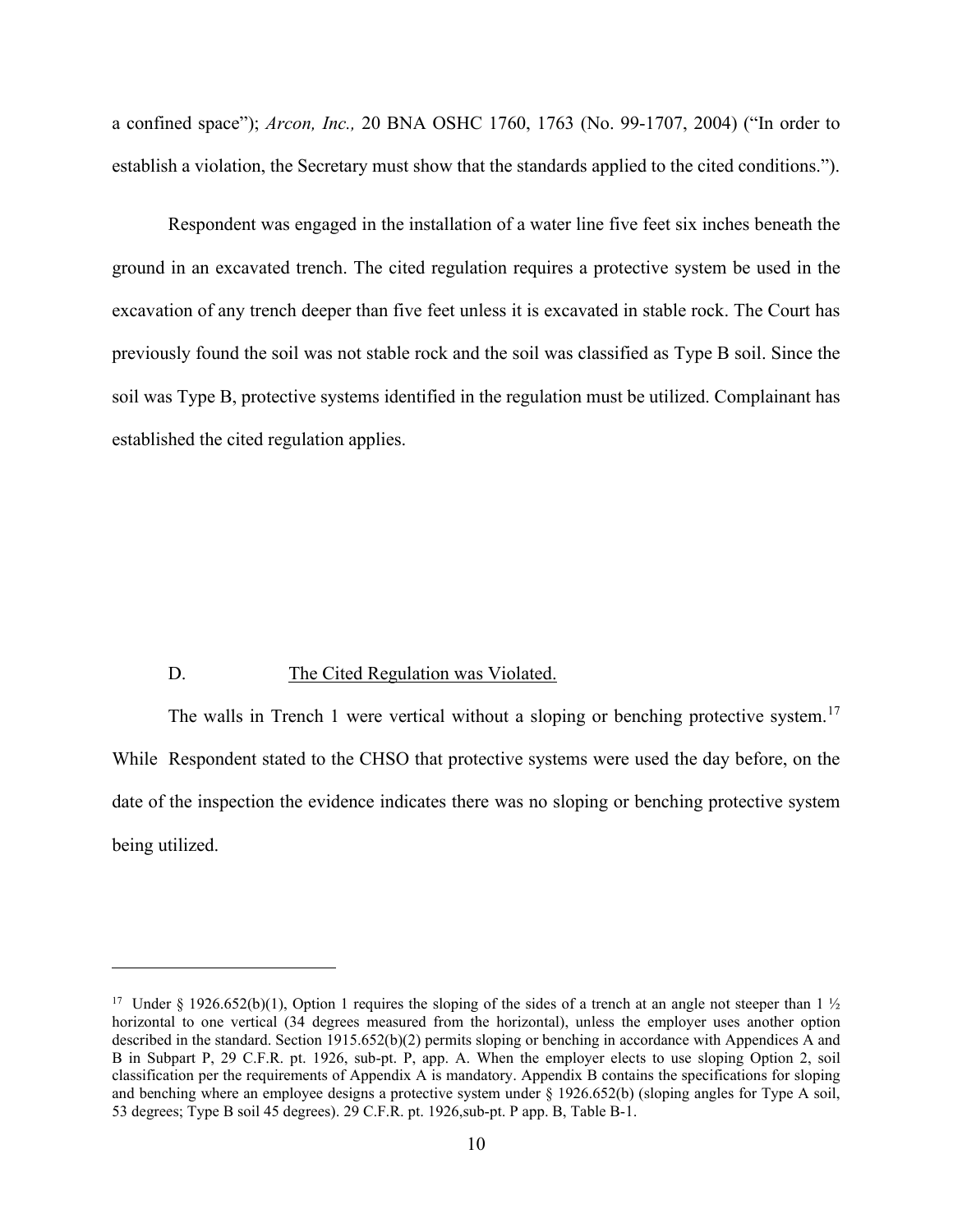show that one wall that ran parallel with the building was partially flared. Comp 't*.* Exh. C at 7. Respondent contends it had flared the top of Trench 1 when excavating and a shoring system was not necessary. Comp 't Exh. C at 7; Resp 't Am. Br. at 4. The referenced exhibit does

accordance with the standards.<sup>[18](#page-15-0)</sup> The "flaring" does not meet the requirements of the regulation accordance with 29 C.F.R. § 1926.653(b). *RJCL Corp. d/b/a RNV Construction*, No. 20-0456,<br>\_\_W.L. \_\_\_ (O.S.H.R.C.A.L.J., Dec. 10, 2021). The cited regulation is a specific regulation which sets forth the requirements Respondent must meet when the regulation cited applies to the work being performed. Trench 1 did not have a slopping or benching system as set forth in the regulation. *See* 29 C.F.R. § 1926.652(b) and 20 C.F.R. pt. 1926, sub-pt. P, app. (B)(c)(4)m Table B-1. Both sides of a trench must be sloped in as it is not a method defined in the regulation. Finally, even if the "flaring" was considered a protective system it was not in compliance with the regulation as there was no sloping system in

Respondent has argued the following language of the regulation applies to relieve him of violating the cited regulation: (ii) Excavations are less than 5 feet (1.52 m) in depth and examination of the ground by a competent person provides no indication of a potential cave-in. *See* 29 C.F.R. § 1926.652(a). Resp't Am. Br. at 1-2. It is not disputed Ciccone was the competent person at the worksite. However, this exception would not apply since the depth of the excavation was greater than five feet. Even if it had applied, Respondent, in his Amended Response. did not provide any documentation that he made a determination the trench had no cave-in potential, and

<span id="page-15-0"></span><sup>&</sup>lt;sup>18</sup> Comp' t. Ex. A-2 – A-5 and C show that Trench 1 did not have two sloping walls.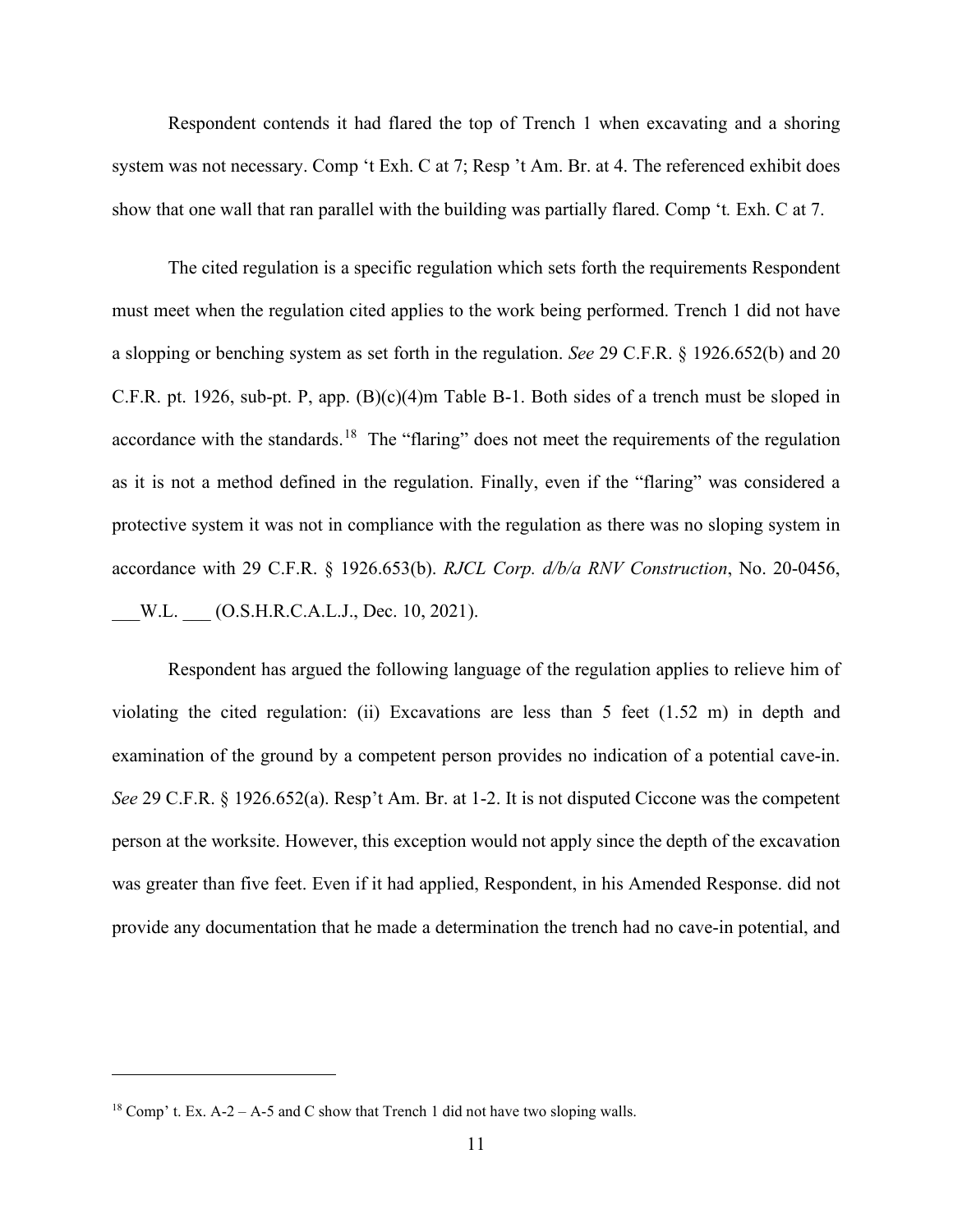if he did, what did he do and what factors did he evaluate to make that determination.<sup>[19](#page-16-0)</sup> Complainant has established a violation of cited standard.

### E. Employee Exposure to the Hazard.

 operational necessity or otherwise (including inadvertence), that employees have been, are, or will "The Secretary always bears the burden of proving employee exposure to the violative conditions." *Fabricated Metal Products, Inc.*, 18 BNA OSHC 1072, 1074 (No. 93-1853, 1997) (citations and footnotes omitted). The Commission's longstanding "reasonably predictable" test for hazard exposure requires the Secretary to "show that it is reasonably predictable either by be in the zone of danger." *Delek Ref., Ltd.*, 25 BNA OSHC 1365, 1376 (No. 08-1386, 2015) (*citing id.*). *See also Rockwell Intl. Corp.*, 9 BNA OSHC 1092 (No. 12470, 1980); *Gilles & Cotting*, 3 BNA OSHC 2002 (No. 504, 1976).[20](#page-16-1) 

 intended to prevent. *RGM Construction*, Co., 17 BNA OSHC at 1234; *Gilles & Cotting, Inc*., 3 The zone of danger is the "area surrounding the violative condition that presents the danger to employees." *Boh Bros. Constr*. Co., LLC, 24 BNA OSHC 1067, 1085 (No. 09-1072, 2013)(*citing RGM Constr. Co.*, 17 BNA OSHC 1229, 1234 (No. 91-2107, 1995)). The zone of danger is determined by the hazard presented by the violative condition and is normally that area surrounding the violative condition that presents the danger to employees which the standard is BNA OSHC at 2003.

<span id="page-16-0"></span><sup>&</sup>lt;sup>19</sup> Respondent argues as the competent person he did make this examination. However, as noted, this exception to the regulation does not apply since the excavation was greater than five feet. Resp 't Am. Br. at 2.

<span id="page-16-1"></span><sup>&</sup>lt;sup>20</sup> In *Gilles & Cotting, Inc.*, the Commission rejected the "actual exposure" test, which required evidence that someone observed the violative conduct, in favor of the concept of "access," which focuses on the possibility of exposure under the conditions. *See Gilles & Cotting, Inc*., 3 BNA OSHC at 2002 (holding "that a rule of access based on reasonable predictability is more likely to further the purposes of the Act than is a rule requiring proof of actual exposure").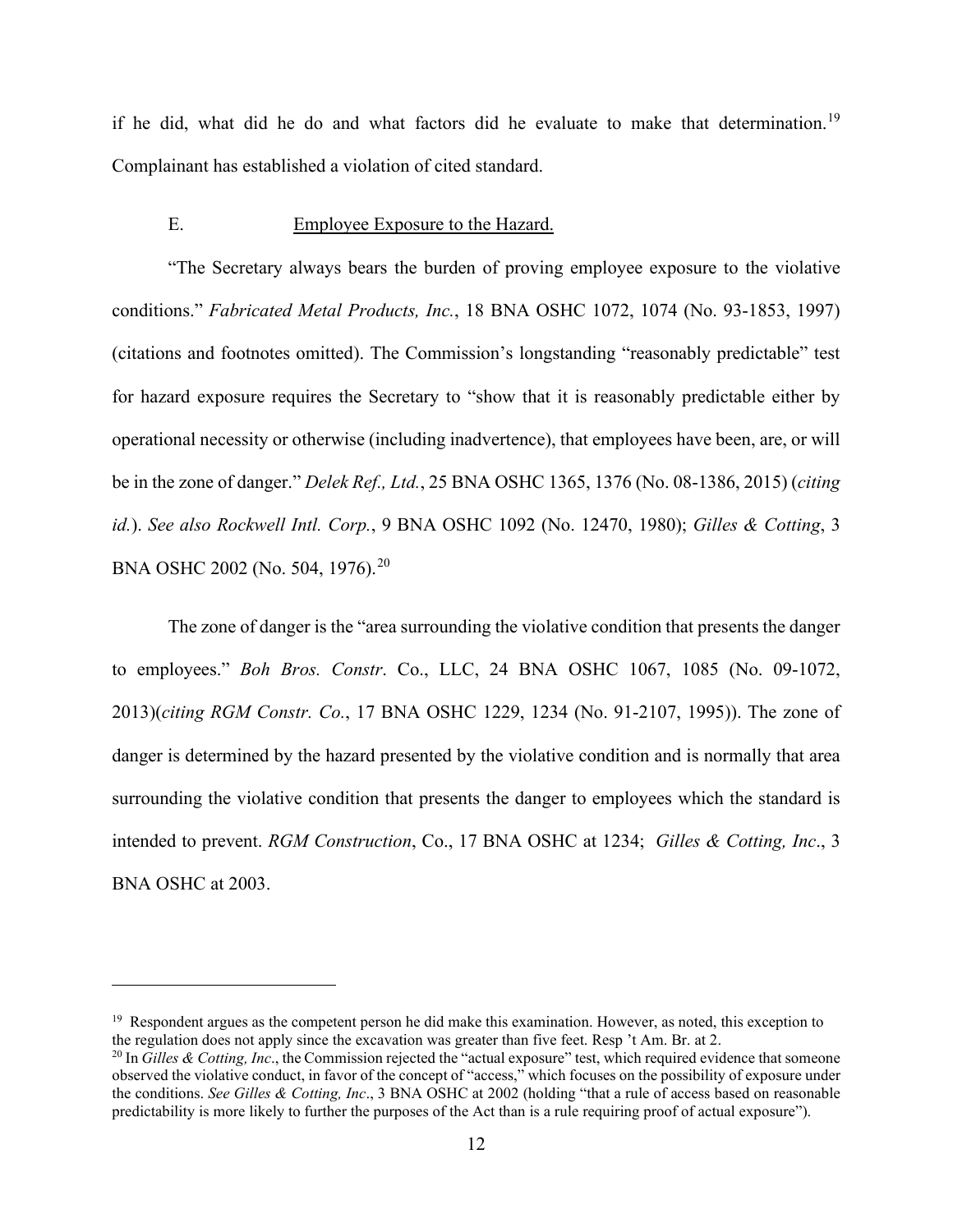Here, the zone of danger presented was the presence of Ramirez in the excavation greater than five feet which exposed him to a cave-in hazard. Szotko Decl. ¶¶ 4, 7-10; Comp 't. Ex. A-2. Complainant has established exposure.

# F. Employer Knowledge.

 "The knowledge element of the *prima facie* case can be shown in one of two ways." *Eller- Ito Stevedoring*, 567 F. App'x at 803 (*citing ComTran,* 722 F.3d at 1307). "First, where the Secretary shows that a supervisor $^{21}$  $^{21}$  $^{21}$  had either actual or constructive knowledge of the violation, such knowledge is generally imputed to the employer." *Id.* (*citing ComTran,* 722 F.3d at 1307– 08). It is not necessary to show the employer knew or understood the condition was hazardous. *Phoenix Roofing, Inc.*, 17 BNA OSHC at 1079-1080 (citations omitted); *Peterson Bros. Steel Erection Co.,* 16 BNA OSHC 1196, 1199 (No. 90-2304, 1999), *aff'd* 26 F.3d 573 (5th Cir. 1994)..

Actual knowledge is established when a supervisor directly engages in or sees a subordinate's misconduct. *See, e.g., Secretary of Labor v. Kansas Power & Light Co.*, 5 BNA OSHC 1202, at \*3 (No. 11015, 1977)(holding because the supervisor directly saw the violative conduct without stating any objection, "his knowledge and approval of the work methods employed will be imputed to the respondent"). In this case, Ciccone, Respondent's owner, and competent person, was working with and directing the work of Ramirez on the day of the

<span id="page-17-0"></span> considered to be a supervisor for the purposes of imputing knowledge to an employer. *Access Equipment Systems.*  16 BNA OSHC 1281 (No. 91-862, 1993). *See Diamond Installations*, 21 BNA OSHC 1688 (No. 02-2080, 2066  $21$  It is well settled an employee who has been delegated authority over other employees, even if only temporarily, is *Inc*., 18 BNA OSHC 1718, 1726 (No. 95-1449, 1999)(employee who was "in charge of" or "the lead person for" one or two employees who erected scaffolds "can be considered a supervisor). The Commission has long held it is the substance of the delegation of authority not the formal title of the employee having the authority. *Dover Elevator Co*., (permitting imputation of knowledge based on temporary delegation). A person not having the authority to fire or fire, such power is not "sine qua non "of supervisory status*. Rawson Contractors, Inc*., 20 BNA OSHC 1078, 1080 (No. 99-0018, 2003).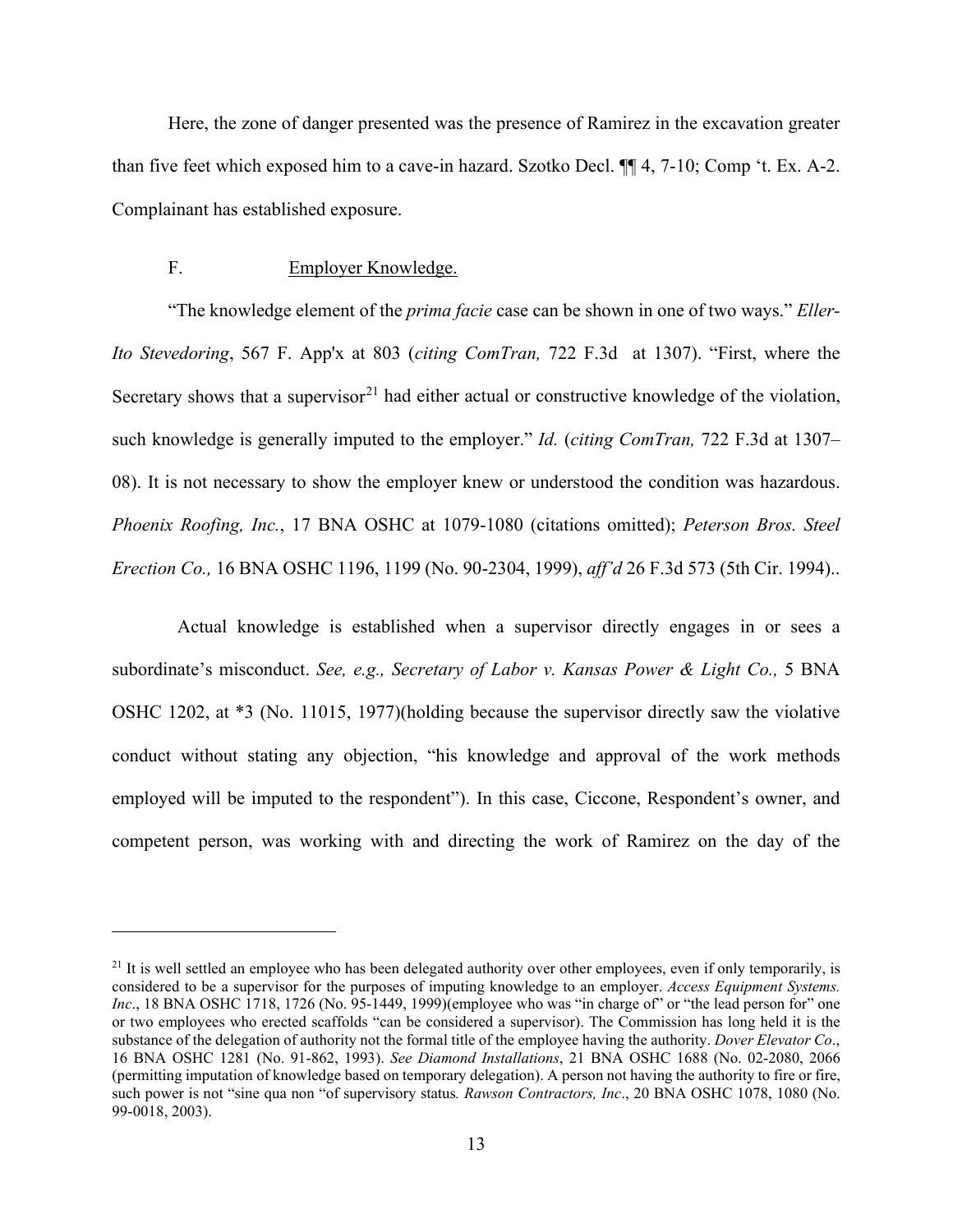inspection. *See* Comp 't Ex. A-2; Szotko Decl. ¶¶ 4, 5, 9-16. Ciccone was also supervising Ramirez and was standing at the top of the trench looking down into it.

 Ciccone's actual knowledge may be imputed to Respondent since Ciccone was its supervisory employee. *Am. Eng'g & Dev. Corp.*, 23 BNA OSHC 2093, 2095 (No. 10-0359, 2012) quoting *Access Equip. Sys.*, 21 BNA OSHC 1400, 1401 (No. 03-1351, 2006). Complainant has established Respondent had actual knowledge through its owner and competent person Ciccone and his knowledge is imputed to Respondent.

# G. The Characterization of the Violation.

 (No. 88-523, 1993). The Secretary need not show there was a substantial probability an accident *would* occur; he need only show if an accident occurred, serious physical harm *could* result. *See*  The Court finds the violation was serious within the meaning of section  $17(k)$  of the Act. Under the Act, "a serious violation shall be deemed to exist in a place of employment if there is a substantial probability that death or serious physical harm could result from a condition which exists … unless the employer did not, and could not with the exercise of reasonable diligence, know of the presence of the violation." 29 U.S.C.  $\&$  666(k). If the possible injury addressed by a regulation is death or serious physical harm, a violation of the regulation is serious. *Mosser Construction*, 23 BNA 1044, 1047 (No. 08-0631, 2010); *Dec-Tam Corp.*, 15 BNA 2072, 2077 *Sec'y of Labor v. Phelps Dodge Corp. v. Occupational Safety & Health Review Comm'n*, 725 F.2d 1237, 1240 (9th Cir. 1984).

Here, there was a substantial probability that death or serious physical harm could result from a cave-in of the trench. Szotko Decl. ¶ 24. Comp 't Exh. D. Complainant has established that Citation 1, Item 1 was a serious violation.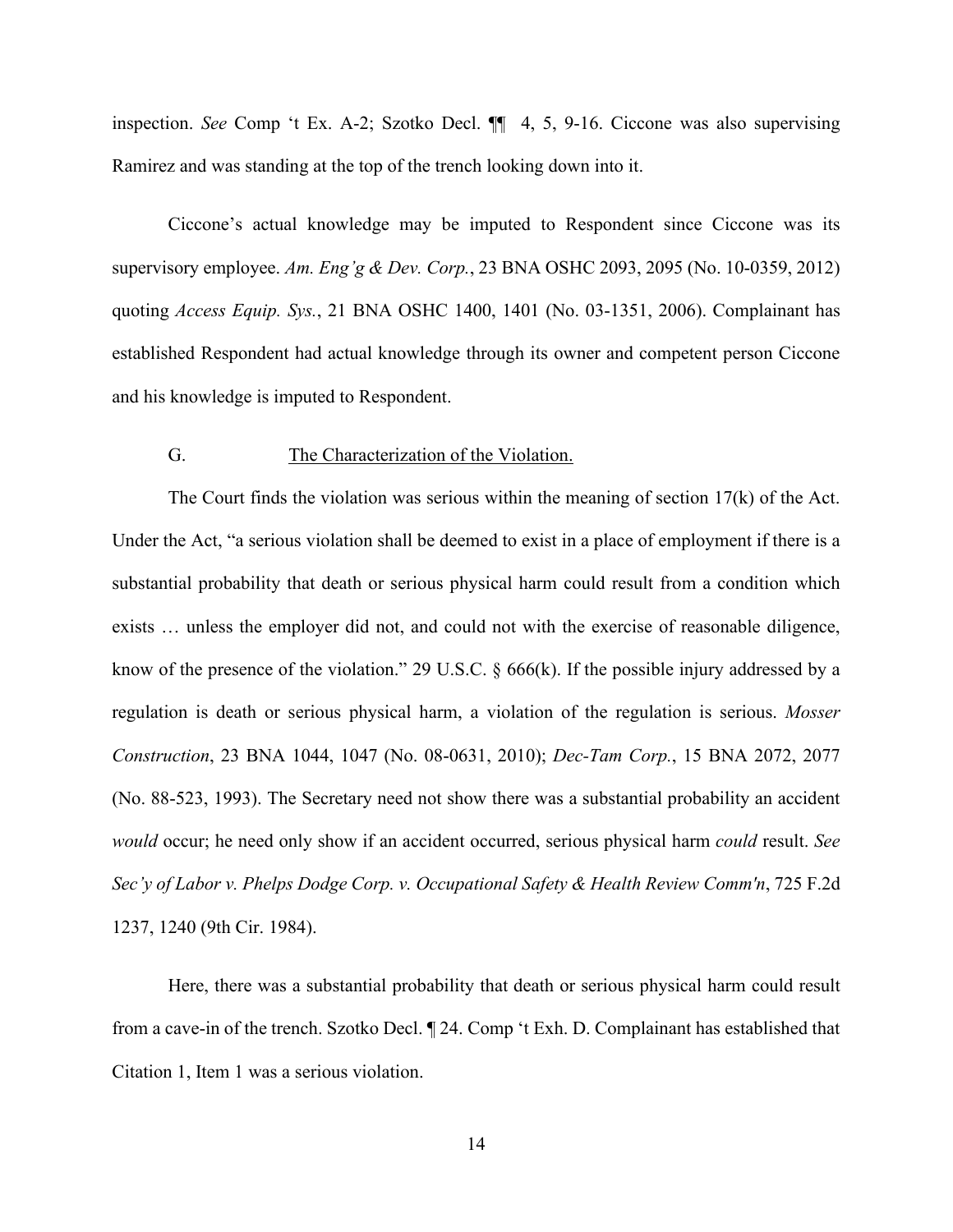# H. Penalty.

 Complainant's burden to introduce evidence bearing on the factors and explain how he arrived at When a citation is issued, it may include a penalty amount. *See* 29 U.S.C. § 659(a). OSHA has published a Field Operations Manual ("FOM") to, among other things, guide its employees in determining what penalty, if any, to propose for violations. FOM at 1-1, 6-1. FOM, Directive No. CPL-02-00-150, effective April 22, 2011, available at 4 Employment Safety and Health Guide, (CCH), ¶7965, at 12,133, 12,139 (2015). The penalty amounts proposed in a citation become advisory when an employer timely contests the matter. *Brennan v. OSHRC*, 487 F.2d 438, 441-42 (8th Cir. 1973); *Revoli Constr. Co*., 19 BNA OSHC 1682, 1686 n. 5 (No. 00- 0315, 2001). It is the the penalty he proposed.[22](#page-19-0) *Valdak Corp.*, 17 BNA OSHC at 1138; *Orion Constr. Co., Inc.,* 18 BNA OSHC 1867, 1868 (No. 98-2014, 1999).

"Regarding penalty, the Act requires that "due consideration" be given to the employer's size, the gravity of the violation, the good faith of the employer, and any prior history of violations." *Briones Util. Co.,* 26 BNA OSHC 1218, 1222 (No. 10-1372, 2016) (citing 29 U.S.C. § 666(j); Jim Boyd, 26 BNA OSHC at 1117; *Capform, Inc.*, 19 BNA OSHC 1374, 1378 (No. 99- 0322, 2001), *aff'd*, 34 F. App'x 152 (5th Cir. 2002) (unpublished)). These factors are not necessarily accorded equal weight. *J.A. Jones Constr*., 15 BNA OSHC 2201, 2216 (No. 87-2059, 18 1993) (citation omitted). When applying the penalty assessment factors, the Commission need not accord each one equal weight. *See, e.g., Astra Pharm. Prods., Inc.*, 10 BNA OSHC 2070, 2071 (No. 78-6247, 1982); *Orion*, 18 BNA OSHC at 1867 (giving less weight to the size and history

<span id="page-19-0"></span> $22$  Complainant's proposed penalties are not accorded the same deference the Commission gives to reasonable interpretations of an ambiguous standard. *See Hern Iron Works*, 16 BNA OSHC 1619, 1621 (No. 88-1962, 1994) (rejecting Secretary's contention that his penalty proposals are entitled to "substantial weight"); *Nacirema Operating Co*., 1 BNA OSHC 1001, 1003 (No. 4, 1972) (declining to agree with the result or methodology the Secretary used to calculate the penalty).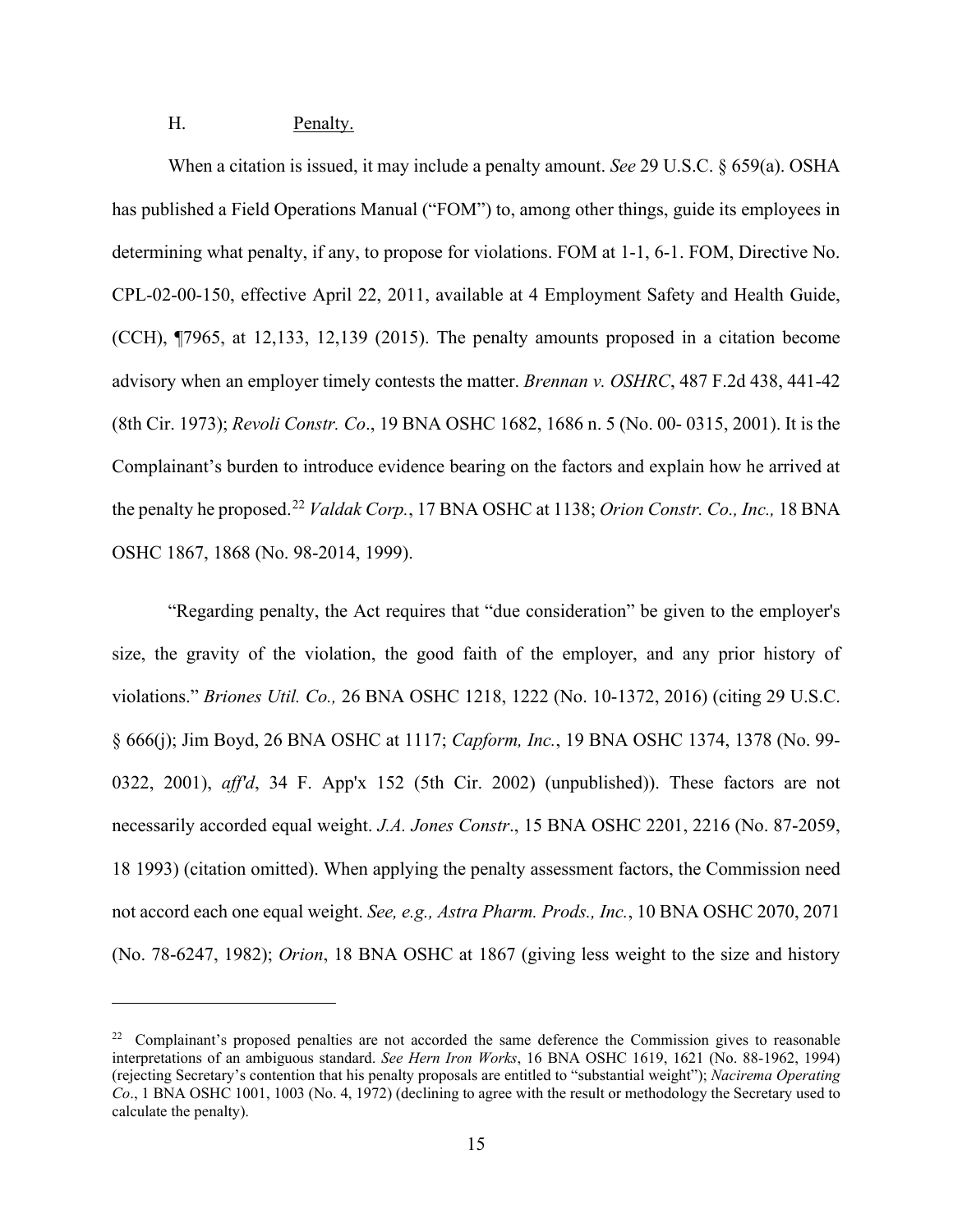factors). Rather, the Commission assigns the weight that is reasonable under the circumstances. *Eric K. Ho*, 20 BNA OSHC 1361, 1379 (No. 98-1645, 2003) (Consol.), *aff'd sub nom*., *Chao v. OSHRC*, 401 F.3d 355 (5th Cir. 2005).

resulting in hospitalization and a limited period of disability. Szotko Decl. ¶ 24. Comp 't Exh. D.<br>OSHA determined the likelihood of the violation was lesser, based on the CSHO's determination i. Gravity. The gravity of the violation is the principal factor in a penalty determination. Assessing gravity involves considering: (1) the number of employees exposed to the hazard; (2) the duration of exposure; (3) whether any precautions have been taken against injury; (4) the degree of probability that an accident would occur; and (5) the likelihood of injury. *See, e.g., Capform, Inc.*, 19 BNA OSHC 1374, 1378 (No. 99-0322, 2001), *aff'd*, 34 F. Appx. 152 (5th Cir. 2002) (unpublished). *See also Ernest F. Donley's Son, Inc*., 1 BNA OSHC 1186 (No. 43, 1973) (viewing gravity as the probability of an accident's occurrence and the extent of exposure). "A lack of injuries is not a measure for determining gravity or any other penalty factor." *Altor Inc.*, 23 BNA OSHC 1458, 1468 (No. 99-0958, 2011), aff'd 498 F. Appx. 145 (3d Cir. 2012) (unpublished). According to the CSHO, he considered the severity of the injury that was likely to occur from an accident, as well as the probability of an accident occurring. The likely severity of an injury resulting from trench wall cave-ins could cause injuries or temporary, reversible illness the employees were exposed to cave-in hazards for a limited time. Szotko Decl. ¶ 25. Complainant assessed a gravity-based penalty of \$7,802. *Id*.

ii. Size. The gravity factor focuses on treating violations of similar quality and severity alike. In contrast, the other three factors—size, history, and good faith—require consideration of circumstances pertaining specifically to the cited employer. The Commission frequently relies on the number of employees to evaluate the merits of altering a penalty for size. The Commission has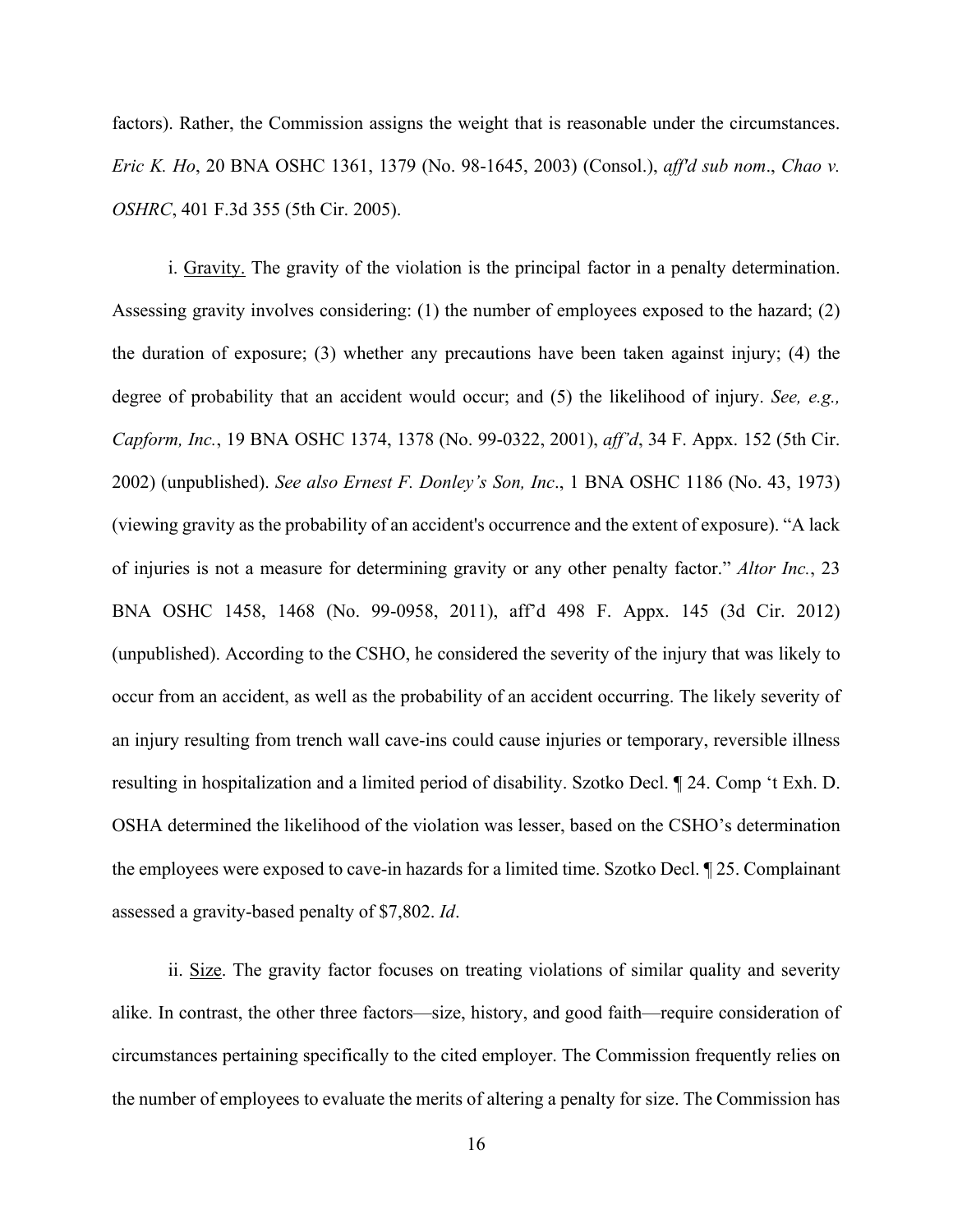viewed the size factor as "an attempt to avoid destructive penalties" that would unjustly ruin a small business. *Colonial Craft Reprod*., 1 BNA OSHC at 1064. *See also Intercounty Constr. Corp*., 1 BNA OSHC 1437, 1439 (No. 919, 1973), *aff'd*, 522 F.2d 777 (4th Cir. 1975). This concern for small businesses must be tempered with the need to achieve compliance with applicable safety standards. *Atlas Roofing Co. v. OSHRC*, 518 F.2d 990, 1001 (5th Cir.1975) (OSHA penalties are meant to "inflict pocket-book deterrence"), *aff'd*, 430 U.S. 442 (1977). With respect to the size of the business, the CSHO recommended a 70% reduction of the gravity-based penalty. Szotko Decl. ¶ 26. Based upon the evidence, the Court concludes no further reduction based on size is warranted.

iii. History The next statutory consideration, history, examines an employer's full prior citation history, not just prior citations of the same standard. *Orion*, 18 BNA OSHC at 1868; *Manganas Painting Co*., 21 BNA OSHC 2043, 2055 (No. 95-0103, 2007) (Consol.) (history includes prior uncontested citations). Even if the prior violations were of a different degree or nature, they still are properly part of the employer's history for penalty purposes. *Quality Stamping Prods., Co.*, 16 BNA OSHC at 1929. There was no penalty reduction for history. Comp 't Br. 15.

iv. Good Faith. As to the final factor, good faith, this entails assessing an employer's health and safety program, its commitment to job safety and health, its cooperation with OSHA, and its efforts to minimize any harm from the violation. *Monroe Drywall Constr., Inc.*, 24 BNA OSHC 1209, 1211 (No. 12-0379, 2013); Nacirema, 1 BNA OSHC at 1002. The CSHO provided a 15 percent reduction for a quick fix of the hazard during the inspection which the Court determines is based on good faith. Szotko Decl. ¶ 26. No further reductions are necessary on good faith.

Respondent did not address the penalty factors in its Amended Response. Therefore, the facts as presented by Complainant are not in dispute. Upon due consideration of section 666 (j) of